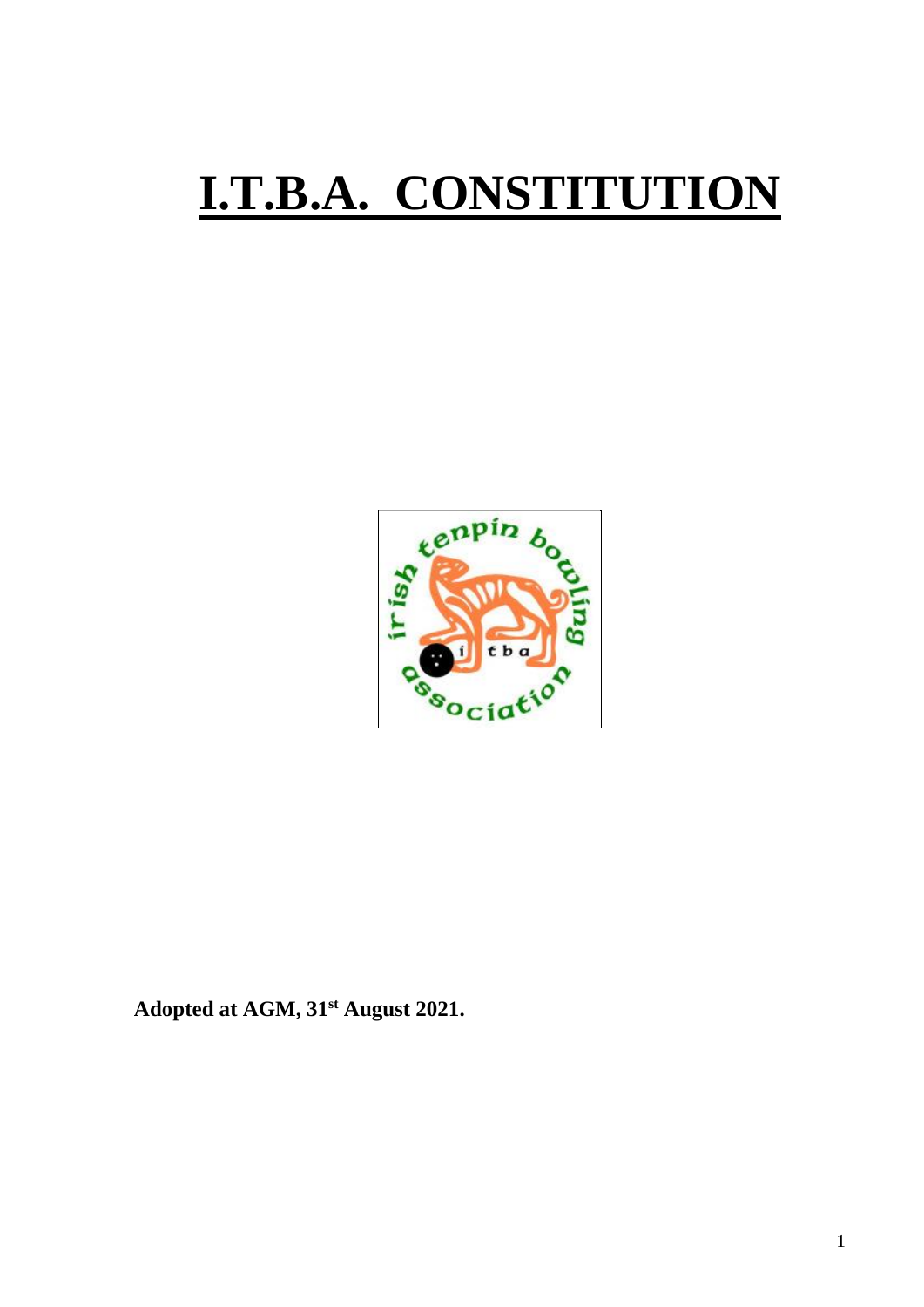# 1 CONTENTS

# Interpretation

# *A. I.T.B.A. CONSTITUTION*

| Article 1  | Jurisdiction                      |
|------------|-----------------------------------|
| Article 2  | Purpose                           |
| Article 3  | Membership                        |
| Article 4  | Organisation and government       |
| Article 5  | Duties of Association Officers    |
| Article 6  | <b>General Meetings</b>           |
| Article 7  | <b>Local Bowling Associations</b> |
| Article 8  | Rules of the Association          |
| Article 9  | Amendment of the Constitution     |
| Article 10 | Indemnity                         |
| Article 11 | Doping Control                    |
| Article 12 | <b>Policy Statement</b>           |
|            |                                   |

# *B. RULES OF THE ASSOCIATION*

| <i>Section 1</i> | Membership |
|------------------|------------|
|                  |            |

| Sub-Section | 1.1 | Membership Term                                      |
|-------------|-----|------------------------------------------------------|
|             | 1.2 | Types of Membership                                  |
|             | 1.3 | Applications for Membership                          |
|             | 1.4 | Procedure of conferring Honorary and Life Membership |
|             | 1.5 | Bowlers' Licence                                     |
|             | 1.6 | <b>Register of Members</b>                           |
|             | 1.7 | Suspension of Membership                             |
|             | 1.8 | Withdrawal of Membership                             |
| Section 2   |     | Annual Membership                                    |
| Sub-Section | 2.1 | <b>Reduced Subscriptions</b>                         |
| Section 3   |     | <b>Financial Control</b>                             |
| Sub-Section | 3.1 | Responsibility                                       |
|             | 3.2 | Treasurer                                            |
|             | 3.3 | Funding                                              |
|             | 3.4 | Auditor                                              |
|             | 3.5 | Insurance                                            |
| Section 4   |     | The Executive Committee                              |
| Sub-Section | 4.1 | <b>Election Procedure</b>                            |
|             | 4.2 | Term of Office                                       |
|             | 4.3 | Meetings                                             |
|             | 4.4 | Confidentiality                                      |
|             | 4.5 | Vacancies                                            |
|             | 4.6 | Alleged Misconduct in Office                         |
| Section 5   |     | <b>Sub-Committees</b>                                |
| Sub-Section | 5.1 | Appointment of Sub-Committee                         |
|             | 5.2 | <b>Sub-Committee Regulations</b>                     |
|             | 5.3 | <b>Standing Committee</b>                            |
|             | 5.4 | Group Sub-Committee Regulations                      |
|             | 5.5 | Legal Committee Duties and Regulations               |
|             | 5.6 | <b>Selection Committee Regulations</b>               |
|             | 5.7 | Team Managers' Duties and Regulations                |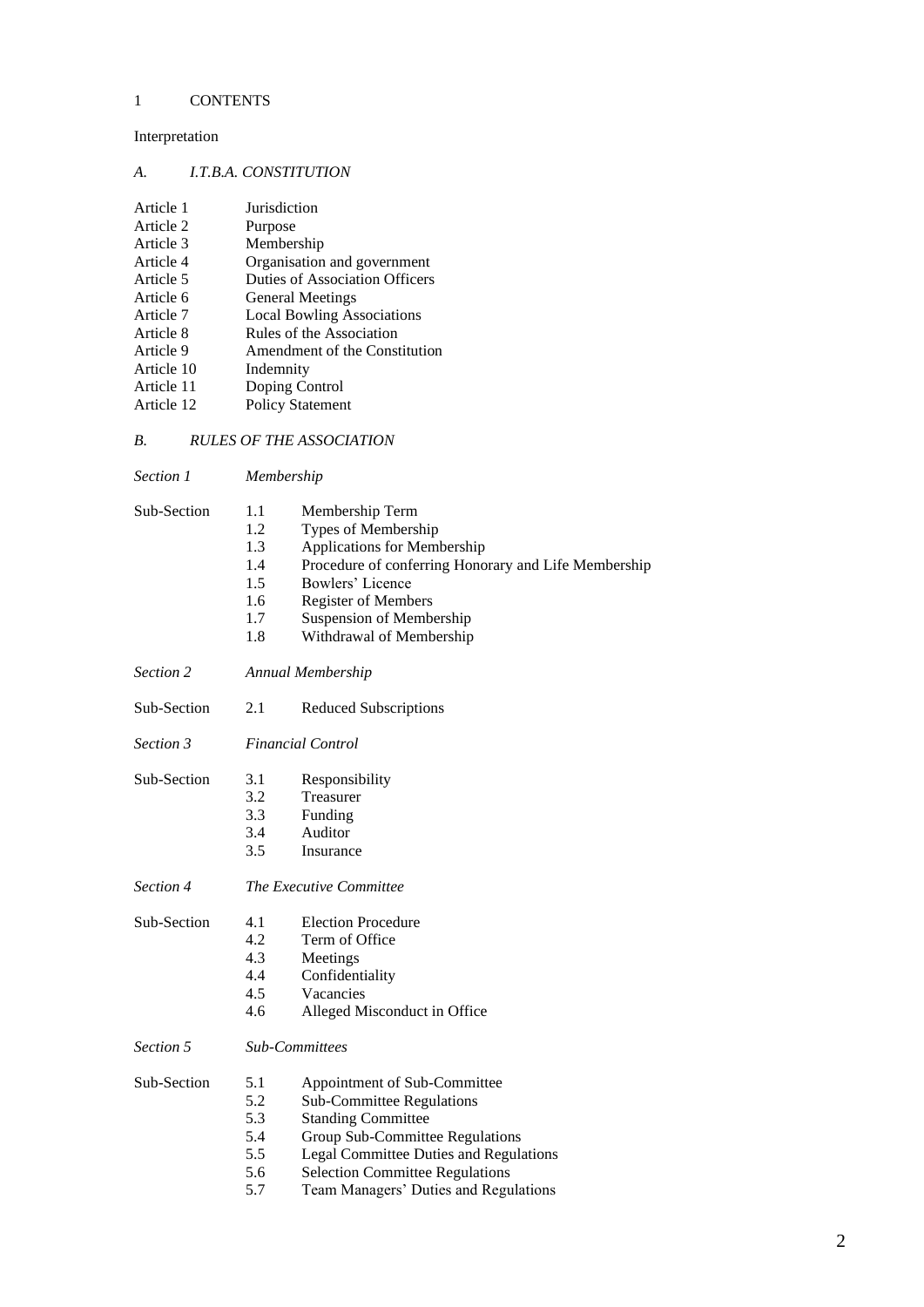| Section 6    | <b>General Meetings</b>                                                                   |                                                                                                                                                                                                                                                                                                           |  |  |
|--------------|-------------------------------------------------------------------------------------------|-----------------------------------------------------------------------------------------------------------------------------------------------------------------------------------------------------------------------------------------------------------------------------------------------------------|--|--|
| Sub-Section  | 6.1<br>6.2<br>6.3<br>6.4<br>6.5<br>6.6<br>6.7                                             | Procedure at General Meetings<br>Attendance and Voting at General Meetings<br><b>Annual General Meeting</b><br><b>Extraordinary General Meetings</b><br><b>Motions</b><br>Amendments to the Constitution<br>Date for Enforcement of Amendments to the Constitution and to the Rules of<br>the Association |  |  |
| Section 7    |                                                                                           | Rules of the Executive Committee                                                                                                                                                                                                                                                                          |  |  |
| Sub-Section  | 7.1<br>7.2<br>7.3                                                                         | <b>Executive Procedure and Legislative Operation</b><br>Provisional Rules of the Association<br>Sanctioning                                                                                                                                                                                               |  |  |
| Section 8    |                                                                                           | Playing Rules and Equipment Specifications                                                                                                                                                                                                                                                                |  |  |
| Sub-Section  | 8.1<br>8.2                                                                                | <b>Playing Rules</b><br><b>Equipment Specifications</b>                                                                                                                                                                                                                                                   |  |  |
| Section 9    |                                                                                           | <b>International Duty</b>                                                                                                                                                                                                                                                                                 |  |  |
| Section 10   |                                                                                           | <b>Complaints and Appeals</b>                                                                                                                                                                                                                                                                             |  |  |
| Sub-Section  | 10.1<br>10.2                                                                              | Lodgement and Hearing of Complaints<br>Appeals to the Executive Committee                                                                                                                                                                                                                                 |  |  |
| Section 11   |                                                                                           | <b>Local Bowling Associations</b>                                                                                                                                                                                                                                                                         |  |  |
| Sub-Section  | 11.1<br>11.2<br>11.3<br>11.4                                                              | Applications for Recognition<br>Name<br>Constitution and By-Laws<br>Withdrawal of Recognition                                                                                                                                                                                                             |  |  |
| Section 12   |                                                                                           | <b>Dispute Resolution</b>                                                                                                                                                                                                                                                                                 |  |  |
| Appendix A.1 | Procedure for the lodgement and hearing of complaints                                     |                                                                                                                                                                                                                                                                                                           |  |  |
| Section      | 1<br>2<br>3                                                                               | <b>Lodgement of Complaints</b><br>Examination and Hearing of Complaints<br>Procedure at Hearings and Action Thereafter                                                                                                                                                                                    |  |  |
| Appendix A.2 |                                                                                           | Procedure for the lodgement and hearing of complaints for Local Bowling Associations                                                                                                                                                                                                                      |  |  |
| Section      | 1<br>$\overline{c}$<br>3                                                                  | <b>Lodgement of Complaints</b><br><b>Examination and Hearing of Complaints</b><br>Procedure at Hearings and Action Thereafter                                                                                                                                                                             |  |  |
| Appendix B   | <b>Standard Constitution for Local Bowling Associations</b>                               |                                                                                                                                                                                                                                                                                                           |  |  |
| Article      | 1<br>$\overline{c}$<br>3<br>$\overline{\mathcal{L}}$<br>5<br>6<br>7<br>8<br>9<br>10<br>11 | Name<br>Purpose<br>Membership<br>Annual Subscription<br>Organisations and Government<br>Elections, Terms, Vacancies and Removals<br><b>Duties of Association Officers</b><br>Duties and Power of the Administrative Council<br><b>General Meetings</b><br>Procedure<br>Amendments                         |  |  |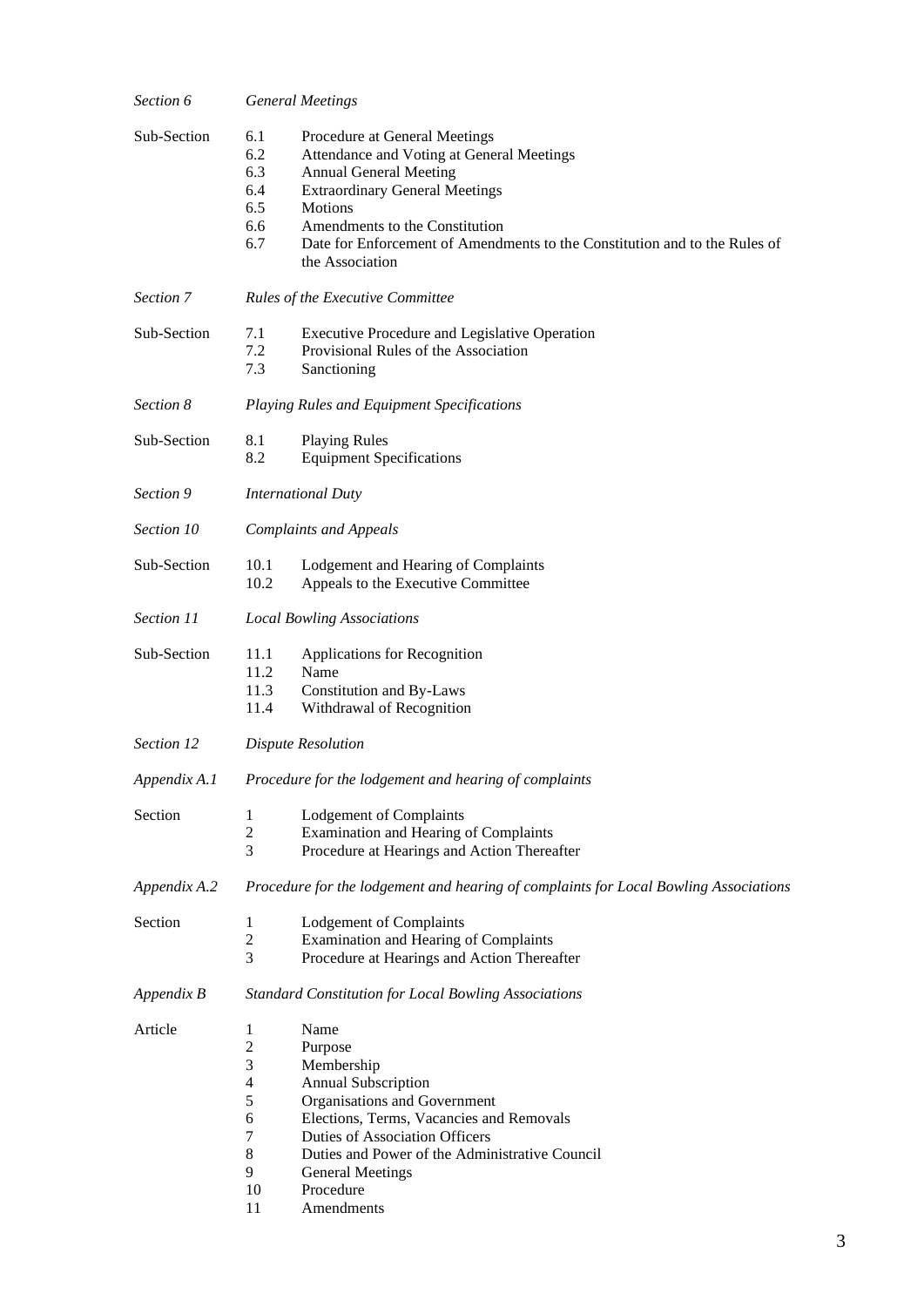#### 12 Indemnity

# *Appendix C I.T.B.A. Standing Orders*

- Order 1 Quorum<br>
2 Order of 2 Order of Business<br>3 Suspension of Star 3 Suspension of Standing Orders 4 Minutes<br>5 Selection 5 Selection of Speakers 6 Speeches<br>7 Interruptie 7 Interruption<br>8 Motions and Motions and Amendments 9 Substantive Motions<br>10 Right of Reply 10 Right of Reply<br>11 Withdrawals or 11 Withdrawals or Additions<br>12 Voting 12 Voting<br>13 Procedu 13 Procedural Motions<br>14 Points of Order Points of Order 15 Points of Information
	- 16 Rescinding Resolutions 17 Amendment of Standing Orders

1 **INTERPRETATION**

Throughout the Constitution and Rules of the Irish Tenpin Bowling Association:

| $\bullet$            | Words imparting the singular number shall include the plural number, and vice versa;                                                                                                                                     |
|----------------------|--------------------------------------------------------------------------------------------------------------------------------------------------------------------------------------------------------------------------|
| $\bullet$            | Words imparting the masculine gender shall include the feminine gender, and vice versa;                                                                                                                                  |
| $\ddot{\phantom{a}}$ | "The Association" means the Irish Tenpin Bowling Association ("ITBA" in abbreviated form);                                                                                                                               |
| $\bullet$            | "A Local Bowling Association" ("LBA" in abbreviated form) means a group of ITBA members<br>recognised by the Executive Committee to administer day-to-day affairs in a particular region;                                |
| $\bullet$            | "Members of the Executive Committee" (and other similar terms) refers equally to Officers and<br><b>Ordinary Members;</b>                                                                                                |
| $\ddot{\phantom{0}}$ | "Voting Member" means a current member of the ITBA over the age of sixteen (16) years;                                                                                                                                   |
| $\bullet$            | "The Group Section" means that group of members currently satisfying the eligibility<br>requirements for group membership. These are Junior, Youth, General and Senior. (Additions<br>to this list as deemed necessary.) |
|                      | The National Governing Body (NGB) shall be known as the ITBA Executive Committee;                                                                                                                                        |
|                      | "Appointing Committee" means the ITBA Executive Committee.                                                                                                                                                               |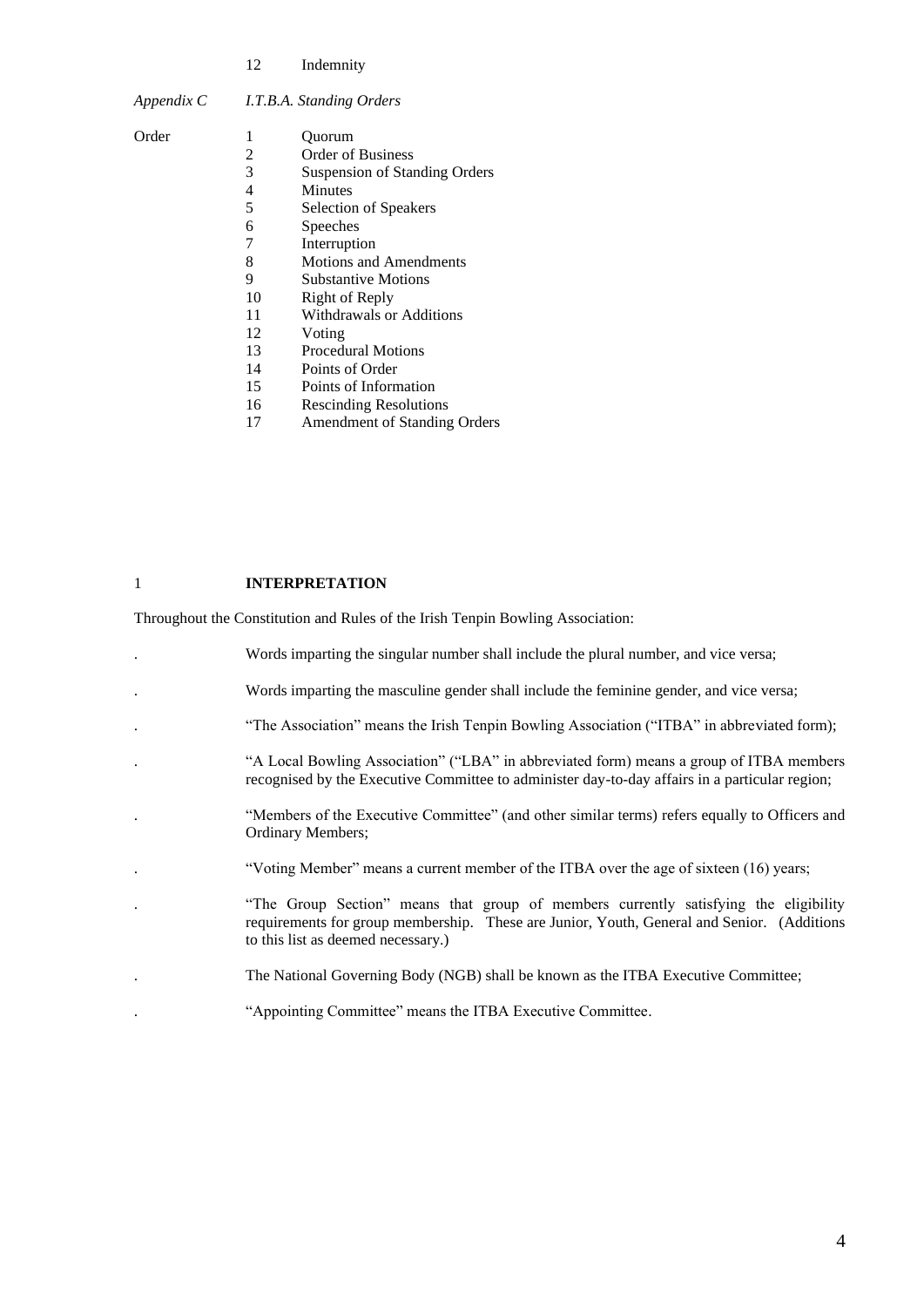#### 2. **ITBA CONSTITUTION**

#### PREAMBLE

We, the members of this organisation – known as the Irish Tenpin Bowling Association assembled in Extraordinary General Meeting on 28th August 2018, hereby agree to be governed by the terms and conditions of this Constitution and of the appended Rules of the Association, as formally adopted at this meeting or subsequently amended in accordance with the procedure set out herein.

#### Article 1 **JURISDICTION**

The Irish Tenpin Bowling Association shall have jurisdiction over all Tenpin Bowling in the Republic of Ireland.

#### Article 2 PURPOSE

The purpose of the Association as a non-profit making organisation, shall be for the good of the sport of Tenpin Bowling in the Republic of Ireland, and to be fostered specifically by

- i) Uniting all tenpin bowlers within its jurisdiction;
- ii) Encouraging sportsmanship and fair play;
- iii) Enforcing the Playing Rules of the Association;
- iv) Conducting Annual National Championships;
- v) Selecting teams and individuals to represent Ireland and the Association in international events at home and abroad;
- vi) Generally exercising such care and supervision over all affiliated bowling organisations, associations and establishments as to foster a spirit of good fellowship, improve standards of play and increase interest in the sport throughout the country;
- vii) Maintaining the sport of Tenpin Bowling as drug-free.

#### Article 3 MEMBERSHIP

Membership (as defined and provided for in the Rules of the Association) shall be open to:

- i) All Tenpin Bowlers in Ireland;
- ii) All persons in Ireland who are interested in bowling
- and
- iii) Irish Nationals living abroad who are Tenpin Bowlers or who are interested in tenpin bowling.

Where provided for in the Rules of the Association, membership shall be subject to payment of an Annual Subscription, the amount of which shall be determined from time to time by the Executive Committee.

#### Article 4 ORGANISATION AND GOVERNMENT

Section 1 The supreme governing body of the Association shall be the assembly of members in session at a General Meeting.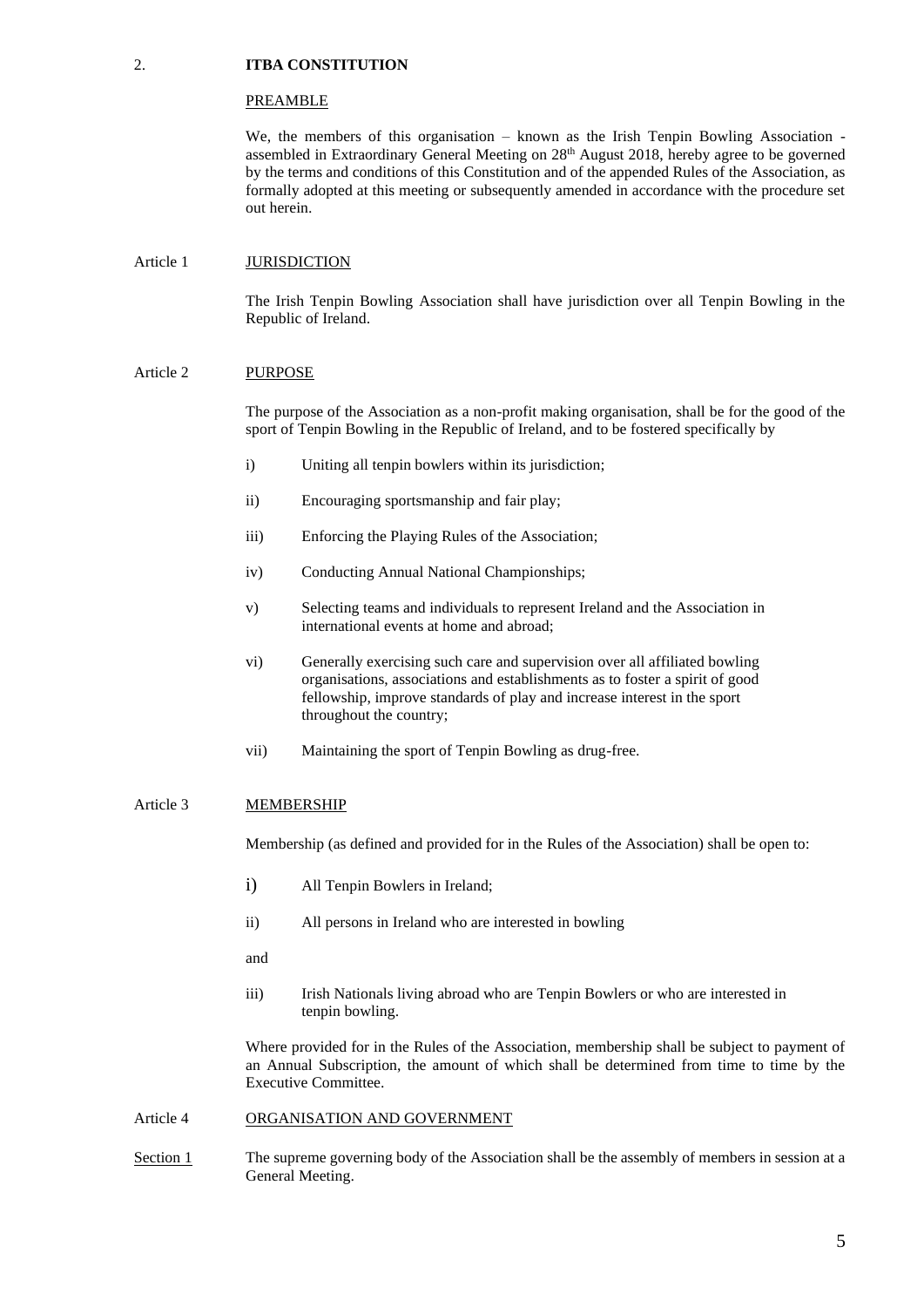#### Section 2

- (a) The control and management of the Association shall be vested by the members in an Executive Committee consisting of a Chairman/President, a Secretary, a Treasurer (to be known collectively as the Officers of the Association) elected for a two-year period, and five (5) Ordinary Members, elected for a one-year period as provided for in the Rules of the Association. One of these Ordinary Members will be appointed to act as Vice-President, in the absence of the President.
- (b) At least three members of the Executive Committee shall be from each gender.
- (c) Three Ordinary Member of the Executive Committee shall be members of Group Sub-committees. No Group Sub-committee shall have more than one Ordinary Member on the Executive Committee

#### Section 3

| (a)       | The Executive Committee shall be responsible for implementing the terms and<br>conditions of the Constitution and of the Rules of the Association, and shall (within the limits of<br>those terms and conditions), carry out and enforce the mandates of the Association as adopted by<br>the assembly of members in General Meeting.                                                                                                                                                                                                                                                                                                                                                                        |  |  |
|-----------|--------------------------------------------------------------------------------------------------------------------------------------------------------------------------------------------------------------------------------------------------------------------------------------------------------------------------------------------------------------------------------------------------------------------------------------------------------------------------------------------------------------------------------------------------------------------------------------------------------------------------------------------------------------------------------------------------------------|--|--|
| (b)       | The Executive Committee shall have the power to hear and determine all complaints arising from<br>or because of a misconception of the terms and conditions of this Constitution or of the Rules of<br>the Association and shall have appellate and final jurisdiction on all matters brought to it on<br>appeal.                                                                                                                                                                                                                                                                                                                                                                                            |  |  |
| Section 4 |                                                                                                                                                                                                                                                                                                                                                                                                                                                                                                                                                                                                                                                                                                              |  |  |
| (a)       | The Executive Committee shall be empowered to act for and on behalf of the Association in<br>setting up policies or procedure to regulate matters not fully covered in this Constitution or in the<br>Rules of the Association.                                                                                                                                                                                                                                                                                                                                                                                                                                                                              |  |  |
| (b)       | The Executive Committee shall be responsible to the Association in all matters of policy and<br>procedure, and shall make a full report thereon to the assembly of members at the next Annual<br>General Meeting.                                                                                                                                                                                                                                                                                                                                                                                                                                                                                            |  |  |
| Article 5 | <b>DUTIES OF ASSOCIATION OFFICERS</b>                                                                                                                                                                                                                                                                                                                                                                                                                                                                                                                                                                                                                                                                        |  |  |
| Section 1 | The Chairman/President shall represent the Association as and when required by the Executive<br>Committee.                                                                                                                                                                                                                                                                                                                                                                                                                                                                                                                                                                                                   |  |  |
| Section 2 | The Vice-President shall, in the absence of the President, represent the Association and shall<br>perform such other duties as may be assigned to him by the President or the Executive Committee.                                                                                                                                                                                                                                                                                                                                                                                                                                                                                                           |  |  |
| Section 3 | The Chairman/President shall preside at meetings of the Executive Committee and at General<br>Meetings of the Association. He shall be responsible for the smooth and efficient functioning of<br>the business of the Executive Committee.                                                                                                                                                                                                                                                                                                                                                                                                                                                                   |  |  |
| Section 4 | The Secretary shall be the chief administrative officer of the Association.                                                                                                                                                                                                                                                                                                                                                                                                                                                                                                                                                                                                                                  |  |  |
|           | He shall conduct correspondence, keep records as required by the Executive Committee<br>(including keeping minutes of its meetings), present a Report with recommendations to the<br>Annual General Meeting, perform the duties set out in the Rules of the Association and perform<br>such other duties as may be assigned to him by the Chairman/President, or the Executive<br>Committee.                                                                                                                                                                                                                                                                                                                 |  |  |
| Section 5 | The Treasurer shall receive and receipt all monies paid or donated to the Association and shall<br>ensure that such monies are deposited in a recognised banking institution in the name of the<br>Association. He shall maintain a statement of the current financial condition of the Association,<br>available on request by the Chairman/President, the Executive Committee or the Finance<br>He shall keep an account of all receipts and disbursements and present an<br>Committee.<br>independently audited statement of the Association's financial affairs to the Annual General<br>Meeting. He shall compile an Annual Budget for approval by the Finance Committee on behalf<br>of the Executive. |  |  |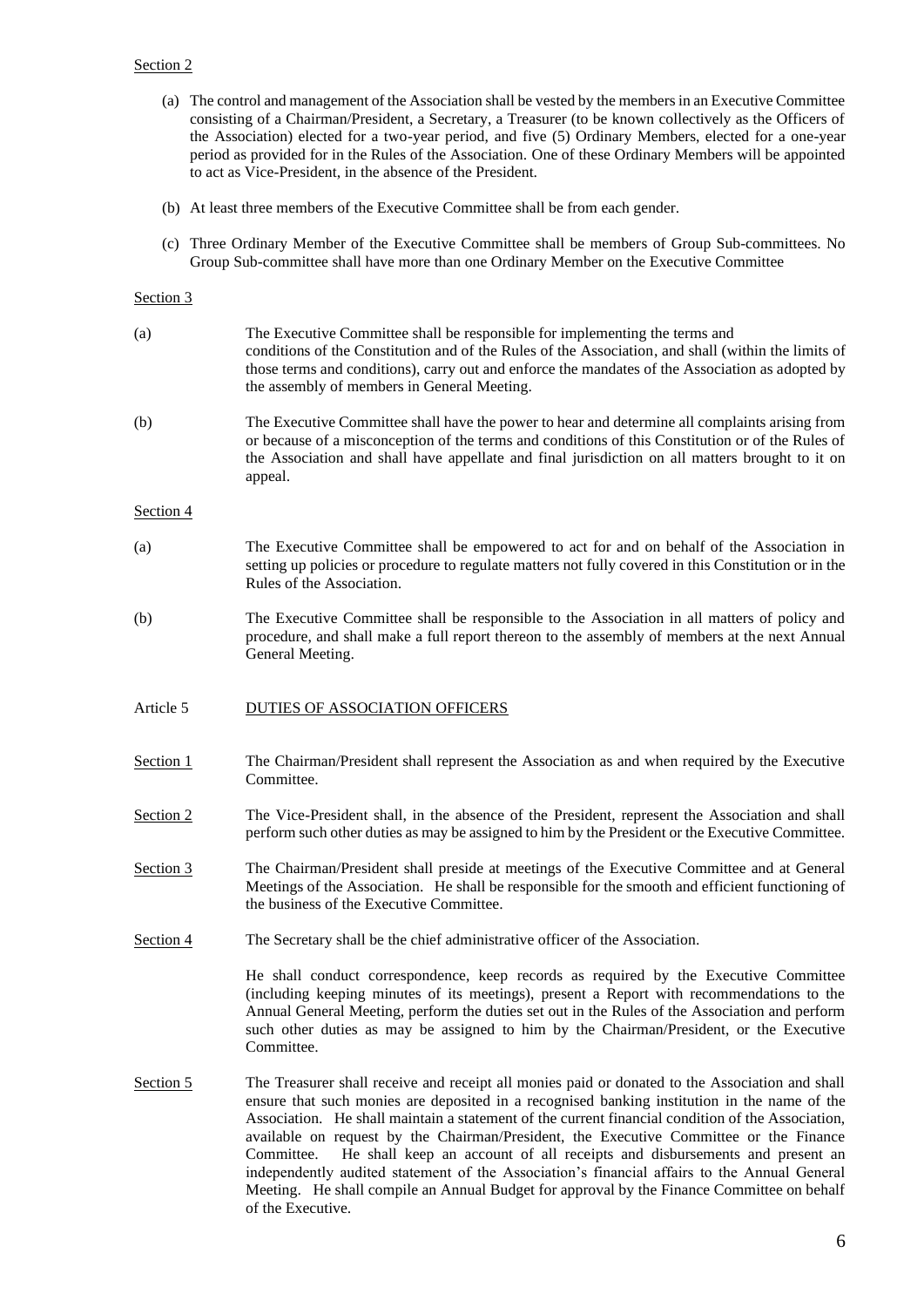#### Article 6 GENERAL MEETINGS

Section 1 The Executive Committee shall each year convene the Annual General Meeting of the Association.

> Timing, agenda, voting arrangement and other matters relating to the business conducted at the Annual General Meeting shall be as provided for in the Rules of the Association.

- Section 2 **An Extraordinary General Meeting may be convened as provided for in the Rules of the** Association.
- Article 7 LOCAL BOWLING ASSOCIATIONS
- Section 1 The Executive Committee may (as provided for in the Rules of the Association) confer the status of Local Bowling Association upon a group of ITBA members in any geographical region.
- Section 2 The powers, privileges and responsibilities of a Local Bowling Association shall be detailed in a standard constitution adopted or subsequently amended by the assembly of ITBA members in General Meeting.
- Section 3 The Irish Tenpin Bowling Association shall have complete and final jurisdiction over any Local Bowling Association recognised in accordance with the terms and conditions of this Article.
- Article 8 RULES OF THE ASSOCIATION
- Section 1 The detailed implementation of the terms and conditions of this Constitution shall be set out in a collection of by-laws to be known as the Rules of the Association, which shall be published as an Appendix to this Constitution.
- Section 2 The Rules of the Association may be amended by Motion adopted by a two-thirds (2/3) majority vote at any General Meeting.

#### Article 9 AMENDMENT OF THE CONSTITUTION

This Constitution may be amended only by Motion adopted by a two-thirds (2/3) majority vote at an Annual General Meeting of the Association or at an Extraordinary General Meeting convened specifically for that purpose.

- Article 10 INDEMNITY
- Section 1 Every Committee member, officer or servant of the ITBA shall be indemnified by the ITBA against claim and it shall be the duty of the ITBA to pay all costs, losses and expenses which any such person shall properly incur, or become liable to, by reason of any contract properly entered into or thing done in the discharge of duties in good faith, duly authorised by the Executive Committee.
- Section 2 The amount of which such indemnity is provided, shall, as far as funds of the ITBA allow, immediately attach as a lien on the property and assets of the Association and have priority over all other claims.
- Article 11 DOPING CONTROL
- Section 1 The anti-doping rules of the Irish Tenpin Bowling Association are the Irish Anti-Doping Rules as amended from time to time.
- Section 2 All players must comply with drug testing as required by the Irish Sports Council or their agents. Failure to do so will be deemed an offence.
- Section 3 A player refusing to submit to a drugs test or failing a drugs test shall be liable to expulsion from the ITBA or suspension for a period of time as determined by the Executive Committee.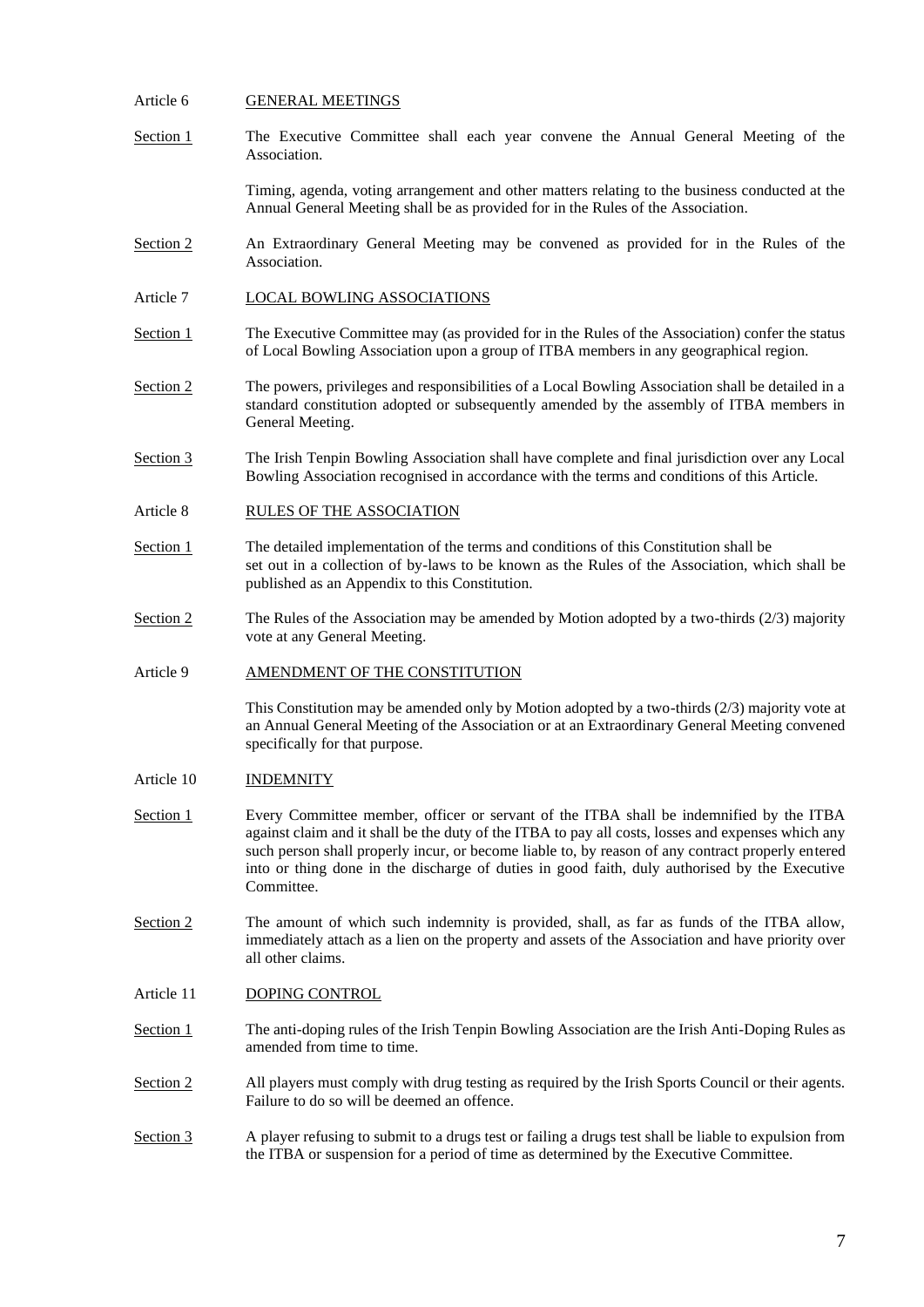#### Article 12 POLICY STATEMENT

Code of Ethics and Good Practice for Children's Sport Policy Statement

This ITBA is fully committed to safeguarding the wellbeing of its members. Every individual in the association should, at all times, show respect and understanding for their rights, safety and welfare, and conduct themselves in a way that reflects the principles of the association and the guidelines contained in the Code of Ethics and Good Practice for Children's Sport.

As the organisation recognised by the international federation, as being responsible for the administration of our sport, we are responsible for overseeing the adoption and the implementation of the Code of Ethics and Good Practice for Children's Sport, by our members. To maximise compliance with the Code, as set out in Section 2.6 we shall:

- ensure that the Code of Ethics and Good Practice for Children's Sport is adopted, agreed to, implemented and signed up to by all members
- amend, as necessary, its Constitution to reflect a safe and clearly defined method of recruiting, selecting and managing
- appoint a National Children's Officer/Designated Person (See 2.8/9). S/he should be a member of the Executive Committee
- ensure that effective disciplinary, complaints and appeals procedures are in place
- have in place procedures for dealing with a concern or complaint made to the Statutory Authorities against a committee member or a Sports Leader. Regulations should stipulate that a Sports Leader who is the subject of an allegation, which has been reported to the Statutory Authorities, should stand aside while the matter is being examined. s/he should be invited to resume full duties when and if appropriate internal disciplinary procedures are completed
- ensure that all sports clubs with child members are fully affiliated and signed up to the Governing Body's constitution
- be represented by appropriate personnel at all education/training workshops dealing with the Code
- where children are involved in representative teams, designate an appropriate senior officer in the Governing Body as the person with responsibility for following the guidelines of the Code
- review its child protection procedures regularly through open discussion with its members, Sports Councils and Statutory Authorities
- promote contact with representatives of the Statutory Authorities. The building of these relationships will contribute to the creation of an environment in which education and knowledge of child protection issues and procedures are widely known
- examine and take appropriate action in response to any reports or observations of unusual incidents (high rate of transfers, dropouts) received from clubs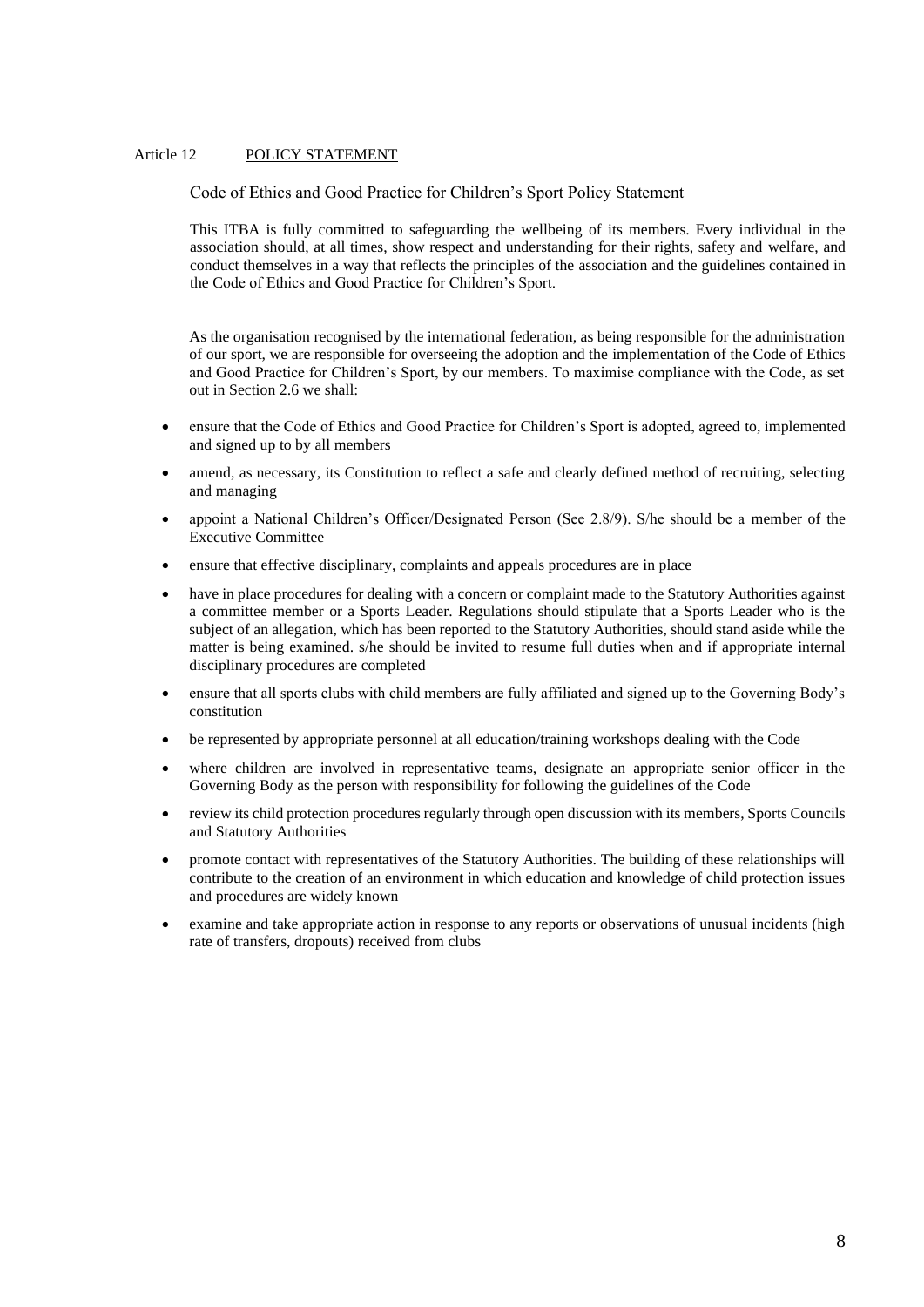#### 3. RULES OF THE ASSOCIATION

#### SECTION 1 MEMBERSHIP

#### Sub-Section 1.1 Membership Term

The membership term shall be one year, commencing on the  $1<sup>st</sup>$  day of October.

#### Sub-Section 1.2 Type of Membership

#### 1.2.1 General Membership

All members who are not Junior/Youth, Senior, Honorary or Life Members shall be termed General Members.

#### 1.2.2 Junior/Youth Membership

To be eligible for Junior/Youth Membership an applicant must be under the age of twenty-one (21) years on the first day of September.

#### 1.2.3 Senior Membership

When a person has reached the age of fifty (50), he shall be entitled to Senior Membership. A person who has been a member for a minimum of ten (10) consecutive years and has reached the age of sixty (60), shall be entitled to apply for free Senior Membership.

#### 1.2.4 Honorary Membership

Honorary Membership may be conferred on persons who have rendered valuable service to the Association. It shall have an initial term of five (5) years and may be renewed by further periods of five (5) years in accordance with the conditions of Sub-Section 1.4 of these Rules.

#### 1.2.5 Life Membership

Life Membership shall only be open to Honorary Members. It may be conferred only after the expiry of the initial term of Honorary Membership in accordance with the conditions of Sub-Section 1.4 of these Rules.

### Sub-Section 1.3 Application for Membership

- 1.3.1 Applications for General, Junior/Youth and Senior Membership shall be required for each membership term and shall be submitted on the official Membership Application Form, signed by the Applicant and be accompanied by the appropriate Annual Subscription.
- 1.3.2 All new membership applications are accepted subject to ratification by the Executive Committee.
- Sub-Section 1.4 Procedure for Conferring Honorary and Life Membership
- 1.4.1 A person may be nominated for Honorary or Life Membership or for renewal of Honorary Membership by
	- (i) Proposal carried by unanimous vote at a meeting of the Executive Committee;
	- (ii) Proposal carried by unanimous vote at a meeting of the Administrative Council of a Local Bowling Association;
	- (iii) Written proposal signed by at least fifty (50), or ten percent (10%) of the Voting Membership, whichever is greater.
- 1.4.2 (a) Proposals, other than those emanating from the Executive Committee, should reach the Secretary not later than twenty-eight (28) days before the General Meeting at which they are to be considered.
	- (b) The Secretary shall publish details of all proposals not later than fourteen (14) days before the Meeting.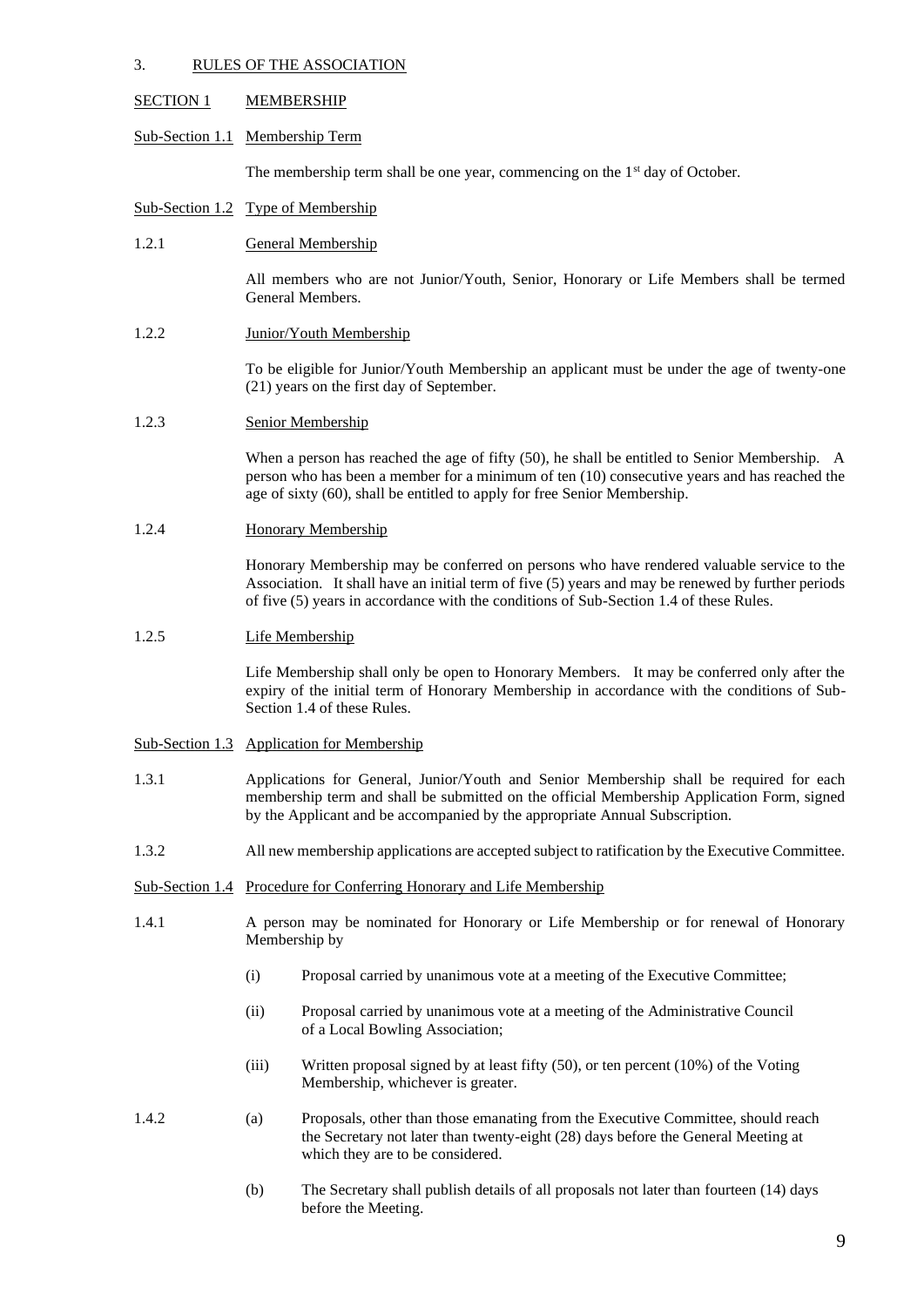- 1.4.3 Proposals shall be voted on by secret ballot at General Meeting and shall require at least a twothirds (2/3) majority vote to succeed.
- 1.4.4 Honorary and Life Members of the ITBA shall automatically become Honorary and Life Members of their respective Local Bowling Association.

Sub-Section 1.5 Bowlers Licence

Each member shall be issued with a licence which shall at least indicate

- . Name
- Date of Birth
- . Type of Membership
- . Signature of Official
- . Membership Reference Number/Licence Number
- . Date of Expiry of Membership/Licence

Sub-Section 1.6 Register of Members

| Name                                                   |
|--------------------------------------------------------|
| Address                                                |
| Phone number                                           |
| E-Mail Address                                         |
| <b>Local Bowling Association</b>                       |
| <b>Sex</b>                                             |
| Type of Membership                                     |
| Current Average (highest league average over 21 games) |
| Date of Joining the Association                        |
| <b>Good Standing Status</b>                            |
| Previous Service on the Executive Committee            |
| Previous International Experience                      |
| Date of Birth                                          |

#### Sub-Section 1.7 Suspension of Membership

- (a) The Executive Committee shall specifically be empowered to suspend membership rights as a disciplinary measure, either indefinitely or for a specified period.
- (b) In the case of Honorary or Life Members, the Executive Committee's power of suspension shall at the most extend until the next Annual General Meeting.

The Executive Committee may table a proposal at the next Annual General Meeting, either for extension of the suspension or for withdrawal of Honorary or Life Membership.

The member concerned may appeal against the suspension at an Extraordinary General Meeting, if the member succeeds in canvassing the required number of signatures laid down in Rule 6.4.3.

Sub-Section 1.8 Withdrawal of Membership

Proposals for withdrawing Honorary or Life Membership shall be submitted and voted upon in accordance with the conditions of Sub-Section 1.4 of these Rules.

SECTION 2 Annual Membership

Sub-Section 2.1 Reduced Subscription

- 2.1.1 The Executive Committee may rule that a particular bowler or class of bowler shall be eligible for membership on payment of a reduced subscription. This category of member shall be known as an Associate Member and shall be entitled to apply for merit awards, etc. but shall not have voting rights at Extraordinary General Meetings or Annual General Meetings.
- 2.1.2 Senior (as defined in Section 1.2.3), Honorary and Life Members and persons currently serving on the Executive Committee shall be entitled to all privileges of the Association without payment of the Annual Subscription.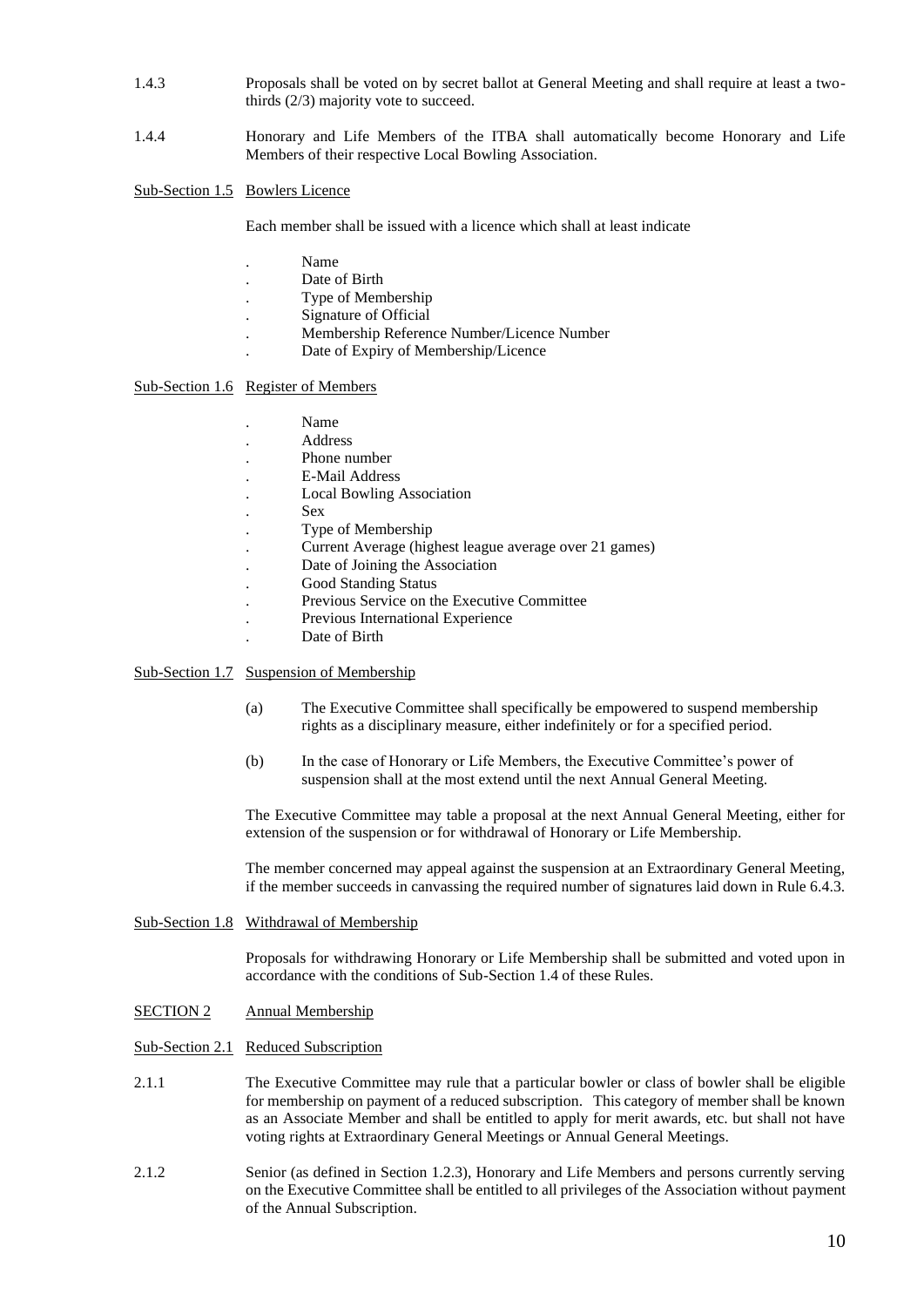#### SECTION 3 FINANCIAL CONTROL

#### Sub-Section 3.1 Responsibility

The Executive Committee shall be accountable for the finances of the Association during the currency of their term in office.

Sub-Section 3.2 Treasurer

The Treasurer shall be accountable to the Executive Committee for the day-to-day regulations of finances.

#### Sub-Section 3.3 Funding

- 3.3.1 Monies in the Association's bank accounts shall be available to defray expenses incurred
	- (i) in the day-to-day running of the ITBA

and

- (ii) in the legitimate furtherance of the purpose of the Association.
- 3.3.2 Unless otherwise stated elsewhere in the Rules, withdrawals from the Association's bank accounts shall be:
	- (i) by cheque bearing the signature of the Treasurer and one or two other officers authorised by the Executive Committee
	- and
	- (ii) only if they conform to the "Procedure for the Expenditure of Monies".

#### Sub-Section 3.4 Auditor

- 3.4.1 The Executive Committee shall appoint an independent auditor.
- 3.4.2 The continuance of the appointment shall be subject to approval at the next Annual General Meeting, failing which a new auditor may be elected by the members present and voting.
- 3.4.3 The Financial Year for the purpose of the auditor's signed statement shall commence on the 1st day of January in any year.
- Sub-Section 3.5 Insurance

The Executive Committee shall take out adequate insurance against theft or damage to any property in the possession of the Association.

#### SECTION 4 THE EXECUTIVE COMMITTEE

- Sub-Section 4.1 Election Procedure
- 4.1.1 (a) The Chairman/President, the Secretary, the Treasurer and the Ordinary Members of the Executive Committee shall be elected at the Annual General Meeting, or an Extraordinary General Meeting convened specifically for that purpose, or appointed in accordance with the conditions of Rule 4.1.8, for the relevant period as outlined at Article 4, ORGANISATION AND GOVERNMENT, Section 2 which period will be deemed to have commenced during the Annual General Meeting or an Extraordinary General Meeting, at which they are elected to office.
	- (b) Any Officer or Member of the Executive Committee appointed under Rule 4.1.8, and in accordance with the conditions of Rule 4.5.1, shall be deemed to have commenced his/her term of office at the Annual General Meeting prior to their appointment.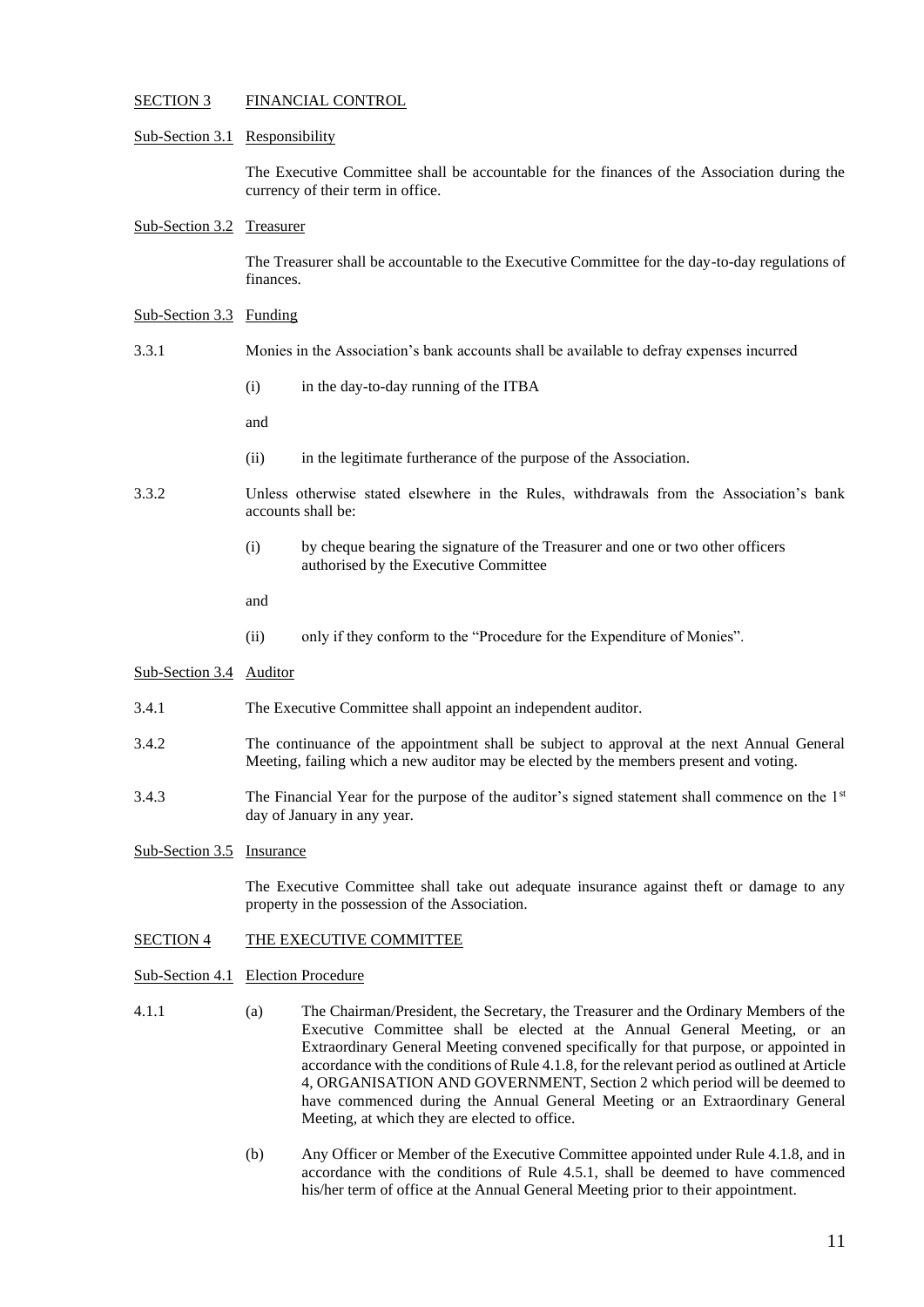4.1.2 Except as provided for in Rule 4.1.7, written nominations shall be required for positions open for election at the Annual General Meeting. 4.1.3 In order to be valid, written nominations must (i) Be signed by two (2) Voting Members and (ii) Contain a declaration of willingness to serve, signed by the Nominee. 4.1.4 Unless otherwise stated elsewhere in these Rules, the following shall be eligible for nomination: (i) Outgoing members of the Executive Committee; (ii) For the positions of Chairman/President, Secretary and Treasurer, only Voting Members who have previously served at least one full term on the Executive Committee or two years on a Sub-Committee or have three years' continuous membership in good standing; (iii) For the position of Ordinary Member of the Executive Committee, all Voting Members, provided that in all cases nominees are in good standing with the Association. 4.1.5 (a) Nominations should reach the Secretary not later than seventeen (17) days before the Annual General Meeting. (b) The Secretary shall publish a full list of valid nominations not later than fourteen (14) days before the Annual General Meeting. 4.1.6 (a) If an excess of nominations for any position is received, a secret ballot shall take place. (b) To be elected, a nominee must receive in excess of fifty per cent (50%) of the votes cast. Balloting shall continue until this requirement has been achieved, the field being reduced: (i) By a nominee being elected, or failing this, (ii) By the lowest-polling nominee being eliminated. 4.1.7 (a) If nominations do not exceed vacancies, those validly nominated shall be deemed elected and, where necessary, additional nominations shall be taken from the floor. (b) Only Voting Members may nominate (or second a nomination) from the floor. (c) Nominees from the floor should be present at the Meeting and shall be required (i) To satisfy the eligibility requirements for nomination set out in Rule 4.1.4 and (ii) To declare to the Meeting their willingness to accept office if elected. 4.1.8 A position left open at the Meeting shall be filled as soon as possible in accordance with the conditions of Rule 4.5.1. Sub-Section 4.2 Term of Office The term of office of the Executive Committee shall be from the end of the Annual General Meeting to the end of the next Annual General Meeting.

#### Sub-Section 4.3 Meetings

4.3.1 Meetings of the Executive Committee shall be conducted in accordance with the Standing Orders, which are published as an Appendix to these Rules.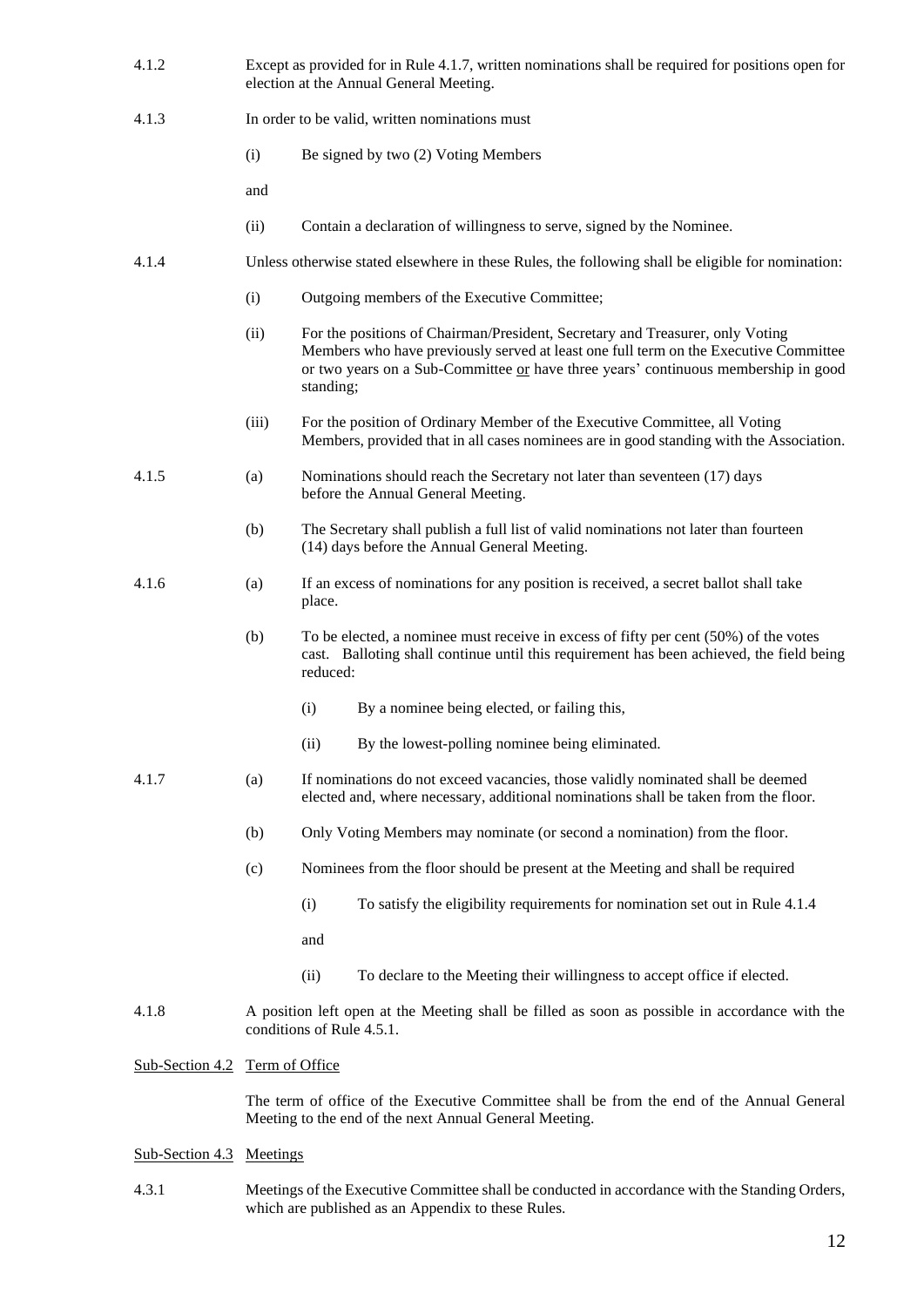- 4.3.2 The Executive Committee shall meet at least once a month, on a day and at a time appointed by the Chairman.
- 4.3.3 The Secretary shall notify the members of the Committee of the date, time and venue of all meetings.
- 4.3.4 Notification of the dates of Executive Committee meetings shall be published by the Secretary for the information of Association members.
- 4.3.5 Association members may submit, through the Secretary, a request to attend a meeting of the Executive Committee for discussion of a specific issue and the Committee shall accede to such request if it considers the issue in question of such importance.
- 4.3.6 The quorum for a meeting of the Executive Committee shall be five (5) members.
- 4.3.7 The Chairman shall normally preside at meetings of the Executive Committee. In his absence, one of the Committee members in attendance shall be appointed temporary chairman.

#### Sub-Section 4.4 Confidentiality

- 4.4.1 Unless otherwise stated elsewhere in these Rules, certain proceedings of the Executive Committee shall by their very nature be identified and agreed by majority vote by the Executive Committee as being wholly confidential. No Committee member shall disclose any information relating to these proceedings except insofar as formally determined by the Committee. Failure to comply with this provision shall ultimately result in the removal of the offending member from the Executive unless the Executive are wholly satisfied with the explanation offered.
- 4.4.2 (a) Unless otherwise stated elsewhere in these Rules or formally determined by the Executive Committee, all records of the ITBA shall be treated as wholly confidential by persons having lawful access to them.
	- (b) For the purposes of this Rule, "records" shall mean all correspondence, minutes and agenda of meetings, together with any document connected with ITBA business in the possession of the Executive Committee, whether written, photocopied, photographed or recorded either electronically or by any other means.

#### Sub-Section 4.5 Vacancies

- 4.5.1 Vacancies on the Executive Committee shall be filled in accordance with the following conditions:
	- (i) The Executive Committee shall appoint a replacement to fill the vacancy for the unexpired term;
	- (ii) Persons appointed to fill any vacancies shall satisfy the eligibility requirements for nominations set out in Rule 4.1.4.
- 4.5.2 (a) Any member of the Executive Committee who fails to attend three Committee meetings during the term of office shall at the discretion of the Executive be deemed to have vacated his office.
	- (b) Where in the judgement of the Executive Committee, a Secretary or Treasurer is unable through disability or prolonged illness to perform the duties of his office, it may by a two-thirds (2/3) majority vote to declare the office vacated.

#### Sub-Section 4.6 Alleged Misconduct in Office

4.6.1 Complaints alleging misconduct in office by any member of the Executive Committee, or of a Group Sub-Committee, shall be lodged with the Secretary in accordance with the general principles set out in Appendix A to these Rules.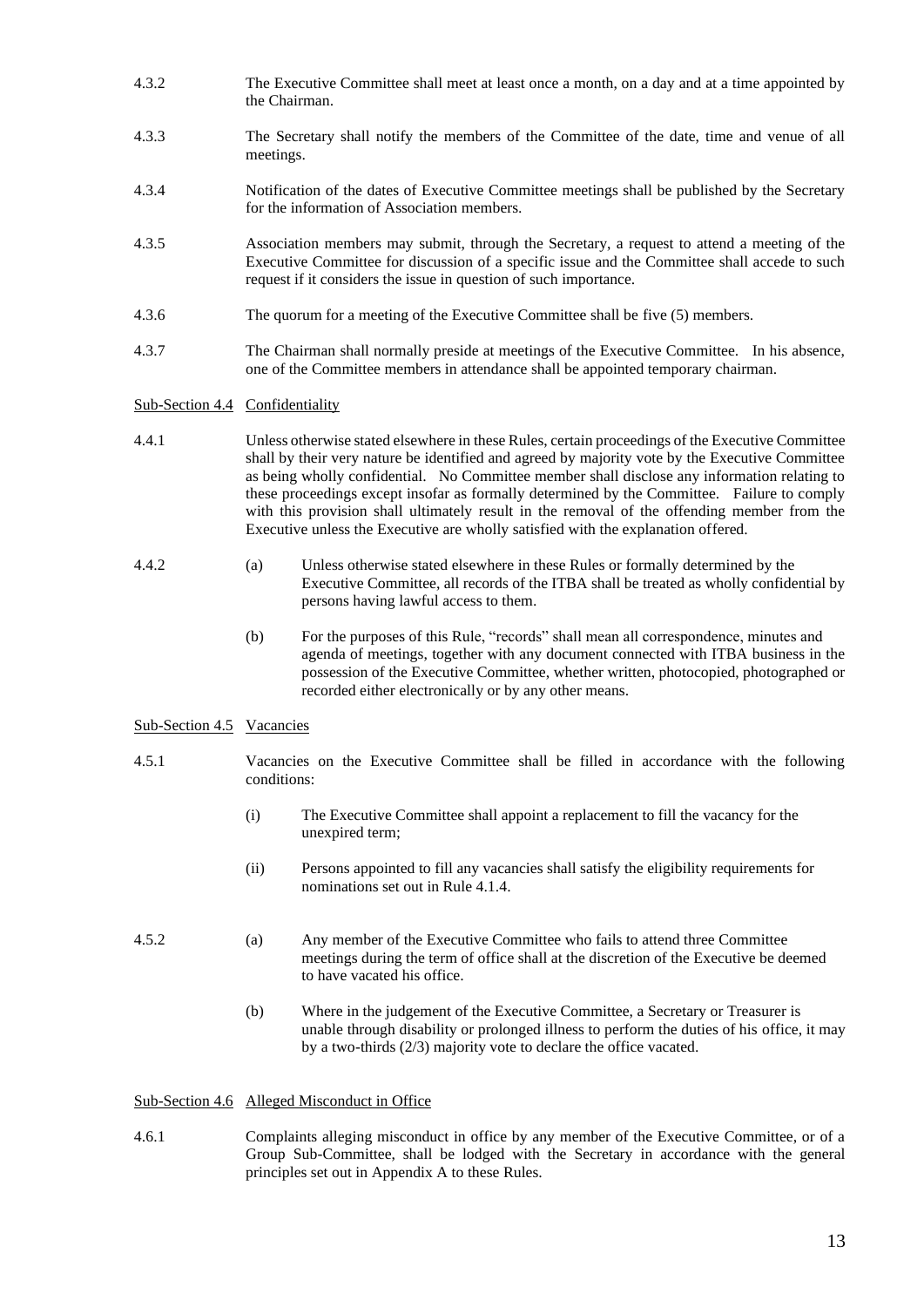- 4.6.2 The Executive Committee shall hold a hearing to consider a complaint alleging misconduct in office by a member of the Executive Committee or of a Group Sub-Committee.
- 4.6.3 Following the presentation of evidence at the hearing, the Executive Committee shall, by simple majority vote in secret ballot, find the complaint proven or not and, if proven, the member in question may be removed from office.
- 4.6.4 A member of the Executive Committee shall not be entitled to vote on the question of his alleged misconduct in office or his removal from office.
- 4.6.5 A person removed from office in accordance with other Rules in this sub-section shall:
	- (a) Surrender into the custody of the Executive Committee all records, documents or other materials belonging to the ITBA which may be in his possession
	- and
	- (b) Be ineligible to serve in the future as a member of the Executive Committee unless the case is re-opened and the original verdict reversed as the result of a new hearing.

#### SECTION 5 SUB-COMMITTEES

- Sub-Section 5.1 Appointment of Sub-Committees
- 5.1.1 The Executive Committee may delegate any of its functions by appointing sub-committees.
- 5.1.2 Sub-committees may co-opt additional members to their ranks, subject to ratification by the Executive Committee, except in the case of Group Sub-Committees where only one member may be a member of the Executive Committee in line with Article 4, Section 2 (c).
- 5.1.3 Wherever possible, every sub-committee shall be presided over by a member of the Executive Committee, with the exception of Group Sub-Committees except for the provision as set-out in Article 4, Section 2 (c).
- Sub-Section 5.2 Sub-Committee Regulations
- 5.2.1 The term of office of any sub-committee, with the exception of Group Sub-Committees, shall be determined by the Executive Committee, but may only extend until the next Annual General Meeting.
- 5.2.2 Any vacancy arising on a sub-committee during its term of office, shall, if necessary, be filled by the Executive Committee appointing a replacement to serve the unexpired term.
- 5.2.3 The Executive Committee may terminate sub-committee appointments at any time.
- 5.2.4 Every sub-committee shall present a report to the Executive Committee not later than twentyeight (28) days before the Annual General Meeting, or on completion of its assignment, and shall present further reports as requested by the Executive Committee.
- Sub-Section 5.3 Standing Committees
- 5.3.1 Group Sub-Committees
	- (a) The Executive Committee shall each term recognise and govern the Group Sub-Committees who administer the affairs of the respective Group Sections (Senior, General, Junior/Youth, Team Ireland, Coaching, etc.).
	- (b) The respective Sub-Committee shall consist of at least three (3) members, specifically elected to the positions of Chairman, Secretary and Treasurer in accordance with the election procedures as set out in 4.1.2, 4.1.3, 4.1.4, 4.1.5, 4.1.6, 4.1.7 and 4.1.8, and unless stated elsewhere in these Rules all voting members who are in good standing with the Association shall be eligible for nomination.
	- (c) The procedure of the respective Sub-Committees shall be governed by the regulations detailed in Sub-Section 5.4 and elsewhere in these Rules.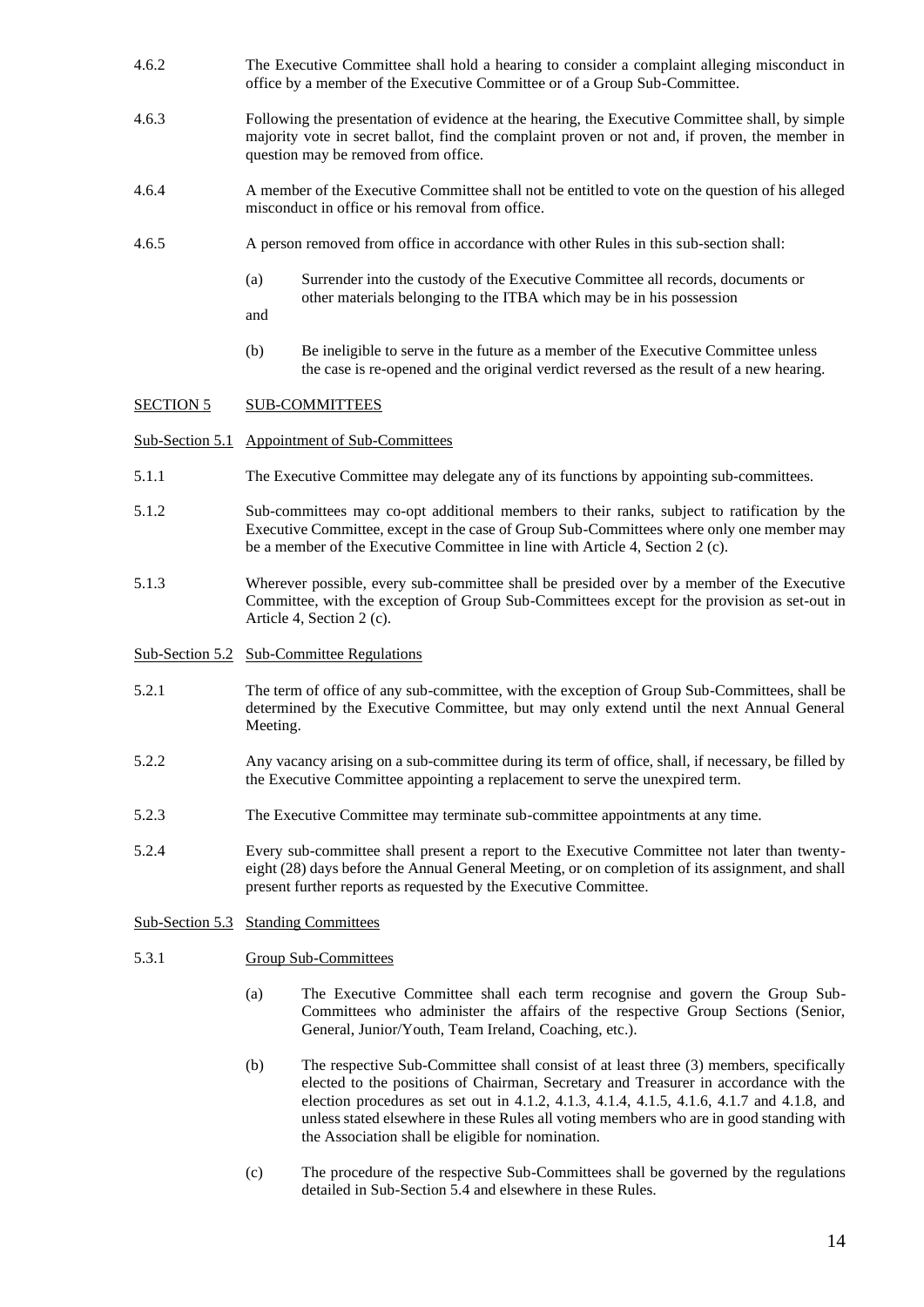#### 5.3.2 Legal Committee

- (a) The Executive Committee shall each term appoint a Legal Committee consisting of at least two (2) members.
- (b) The Legal Committee shall be governed by the regulations detailed in Sub-Section 5.5 and elsewhere in these Rules.

#### 5.3.3 Selection Committee

- (a) The Executive Committee shall each term appoint a Selection Committee for each representative group, consisting of at least three (3) and not more than five (5) members.
- (b) The procedure of the Selection Committees shall be governed by the regulations detailed in Sub-Section 5.6 of these Rules.

#### 5.3.4 Team Managers

- (a) The Executive Committee shall each term appoint Team Managers, who shall assume complete control over any teams selected by the Selection Committee.
- (b) Only voting members shall be eligible for appointment as Team Managers.
- (c) A Team Manager shall be governed by the regulations detailed in Sub-Section 5.7.

#### Sub-Section 5.4 Group Sub-Committee Regulations

- 5.4.1 The Group Sub-Committees shall meet at least once a month, and shall maintain a written record of their meetings, which shall be made available to the Executive Committee through the ITBA Secretary.
- 5.4.2 The respective Sub-Committee shall be responsible for collecting and recording Annual Subscriptions from respective Group members and must be lodged in the general account.
- 5.4.3 Income accumulated by the Group Sub-Committee from fund-raising activities shall be lodged in a separate bank account (to be known as the respective Group Bank Account) in the name of the Association.
- 5.4.4 (a) Monies in the respective Group Bank Account shall be available to defray expenses incurred exclusively in connection with the legitimate furtherance of administration of the respective section.
	- (b) Withdrawals from the respective group bank accounts shall be by cheque bearing the signatures of two authorised members of the respective Sub-Committee.
	- (c) Withdrawals from the respective bank account shall normally only be made if formally authorised at a meeting of the respective sub-committee.
	- (d) The respective Group Sub-Committee shall, furnish a report monthly to the ITBA Executive, through the ITBA Treasurer, outlining all Income and Expenditure related to the Group Bank Account together with a copy of the bank statement.
- 5.4.5 Special application for financial assistance from the central funds of the Association may be made by the respective sub-committee to the Executive Committee and the respective sub-committee shall not undertake any commitment, the funding of which cannot be met from the resources of the respective section, unless and until the Executive Committee has undertaken to provide the necessary backing.

#### Sub-Section 5.5 Legal Committee Duties and Regulations

- 5.5.1 The Legal Committee shall:
	- (i) Advise the Executive Committee on matters of interpretation of the Constitution and the Rules of the Association;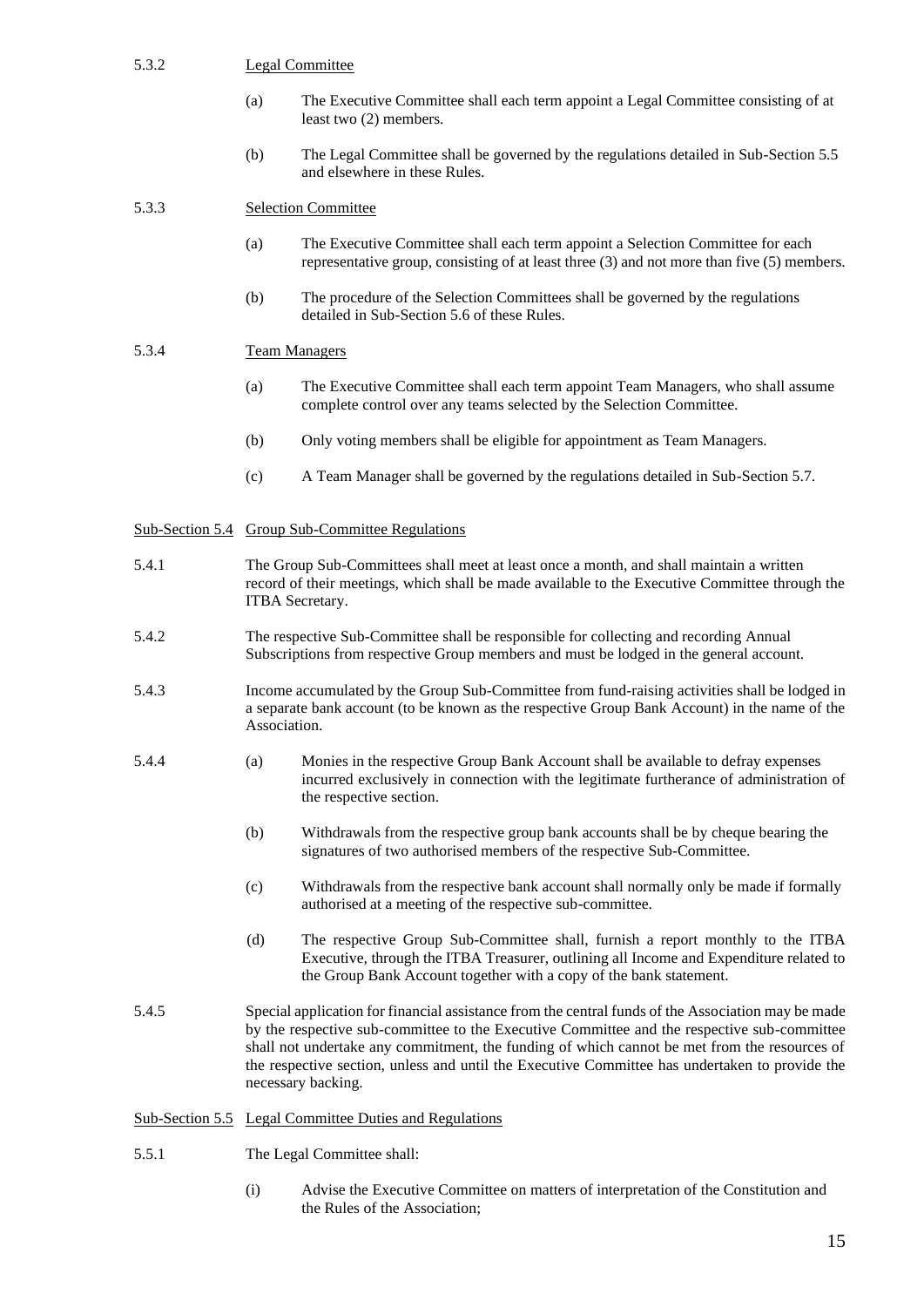- (ii) Advise the Executive Committee on proposed amendments to the Constitution or to the Rules of the Association;
- (iii) Be empowered to submit to the Executive Committee its own proposals for amending the Constitution or the Rules of the Association;
- (iv) Review all papers, documents and evidence pertaining to appeals as requested by the Executive Committee;
- (v) Until such time as a structure of a Local Bowling Association is operational, fulfil the duties assigned to Local Bowling Associations in relation to complaints and disputes and report their findings to the Executive Committee.
- 5.5.2 The Legal Committee shall keep and maintain a written record of its recommendations concerning matters of interpretation, which shall be referred to as necessary to establish precedents and ensure consistent judgements.

Sub-Section 5.6 Selection Committee Regulations

- 5.6.1 Where selection is necessary to determine which member(s) shall represent the country or the Association in any tournaments, such selection shall be the responsibility of each particular Group Selection Committee.
- 5.6.2 (a) Each selection committee shall submit to the Executive Committee for ratification a panel of players for both men and women, sufficient in number to be well in excess of those required for any team to be chosen and such panel shall not be published until duly ratified.
	- (b) The Executive Committee shall not withhold ratification of any selection without due cause, but shall particularly ensure that submitted selections are evaluated in terms of individual Association membership and good standing.
- 5.6.3 Members of the Group Selection Committee shall themselves be ineligible for selection for the group for which they are a selector.
- 5.6.4 (a) Panel membership shall be open to review on the basis of performance in practice sessions, leagues, tournaments and other competitive play.
	- (b) Panellists must be current members of the ITBA and hold a current Irish Passport.
	- (c) Teams and individuals required to be selected for "top-flight" international competition shall be chosen from those players currently named as Panel members.

Sub-Section 5.7 Team Manager's Duties and Regulations

- 5.7.1 The term of office of a Team Manager shall be determined by the appointing Committee.
- 5.7.2 In cases where a Team Manager is not a member of the Committee selecting a team over which he is to assume control, he shall act in an advisory capacity to the Selection Committee at the time of team selection.
- 5.7.3 (a) A Team Manager/Coach must submit a report to his appointing committee not later than 7 days after the last day of the tournament for which he has been appointed.
	- (b) This report shall at least include the following:
		- 1. Full results of the tournament.
		- 2. Details of the results for the players under his supervision.
		- 3. A review of the individual performance and behaviour of the players under his supervision, with recommendations for disciplinary action if appropriate.
		- 4. Comments concerning the staging of the tournament.
		- 5. Recommendations arising from participation in the tournament.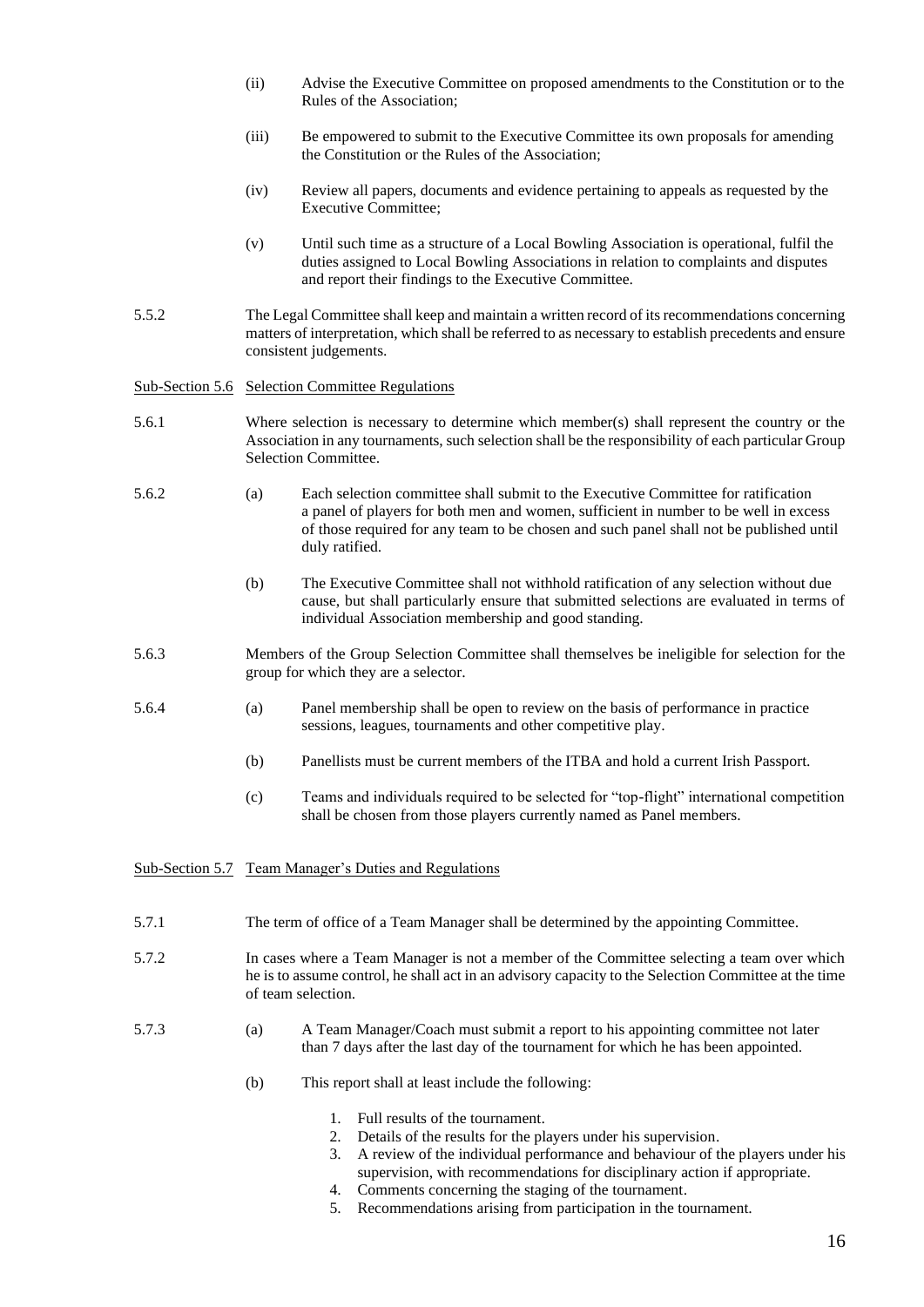#### SECTION 6 GENERAL MEETINGS

#### Sub-Section 6.1 Procedure at General Meetings

All General Meetings shall be conducted in accordance with the Standing Orders which are published as an Appendix to these Rules.

#### Sub-Section 6.2 Attendance and Voting at General Meetings

- 6.2.1 All current members shall be entitled to attend General Meetings.
- 6.2.2 Only Voting Members shall be entitled to vote at General Meetings.
- 6.2.3 Voting by proxy in any form shall specifically be prohibited.
- 6.2.4 A meeting referred to in Sub-Section 6.1 may be held in two or more venues at the same time using any technology that provides Voting Members, as a whole, with a reasonable opportunity to participate in the meeting. For the avoidance of doubt, the Association may provide for participation in a General Meeting by providing or facilitating, for the purpose, the use of electronic communications technology, including a mechanism for casting votes by a Voting Member, whether before or during the meeting. The mechanism for casting votes will require the Voting Member to be physically or virtually present at the General Meeting. Virtual presence will not be deemed to contravene Sub-Section 6.2.3
- Sub-Section 6.3 Annual General Meeting
- 6.3.1 The Annual General Meeting shall be held during the month of April, on a date and at a venue decided by the Executive Committee.
- 6.3.2 Members shall be given at least twenty-eight (28) days notice of the date and venue for the Annual General Meeting. Notice may be served in writing include by electronic means. Electronic means shall include without limitation publication on the Association's website or email.
- 6.3.3 The Agenda for the Annual General Meeting shall be as follows:

|       |     | Minutes                                                                                                                            |
|-------|-----|------------------------------------------------------------------------------------------------------------------------------------|
|       |     | Secretary's Report                                                                                                                 |
|       |     | Treasurer's Report                                                                                                                 |
|       |     | <b>Confirmation of Auditor</b>                                                                                                     |
|       |     | Group Sub-Committee Reports                                                                                                        |
|       |     | <b>Executive Committee Elections</b>                                                                                               |
|       |     | Group Sub-Committee Elections                                                                                                      |
|       |     | <b>Motions</b>                                                                                                                     |
|       |     | Honorary and Life Membership Proposals                                                                                             |
|       |     | New Business.                                                                                                                      |
| 6.3.4 |     | If the General Meeting is to be held wholly or partly by electronic communications technology,<br>notice shall include:            |
|       | (a) | the electric platform to be used for the meeting.                                                                                  |
|       | (b) | details for access to the electronic platform.                                                                                     |
|       | (c) | the time and manner by which the attendee must confirm his intention.                                                              |
|       | (d) | the requirements or restrictions which the Association has put in place to identify<br>attendees who intend to attend the meeting. |

- (e) the procedure for attendees to communicate questions and comments during the meeting.
- (f) the procedure to be adopted for voting on resolutions proposed to be passed at the meeting.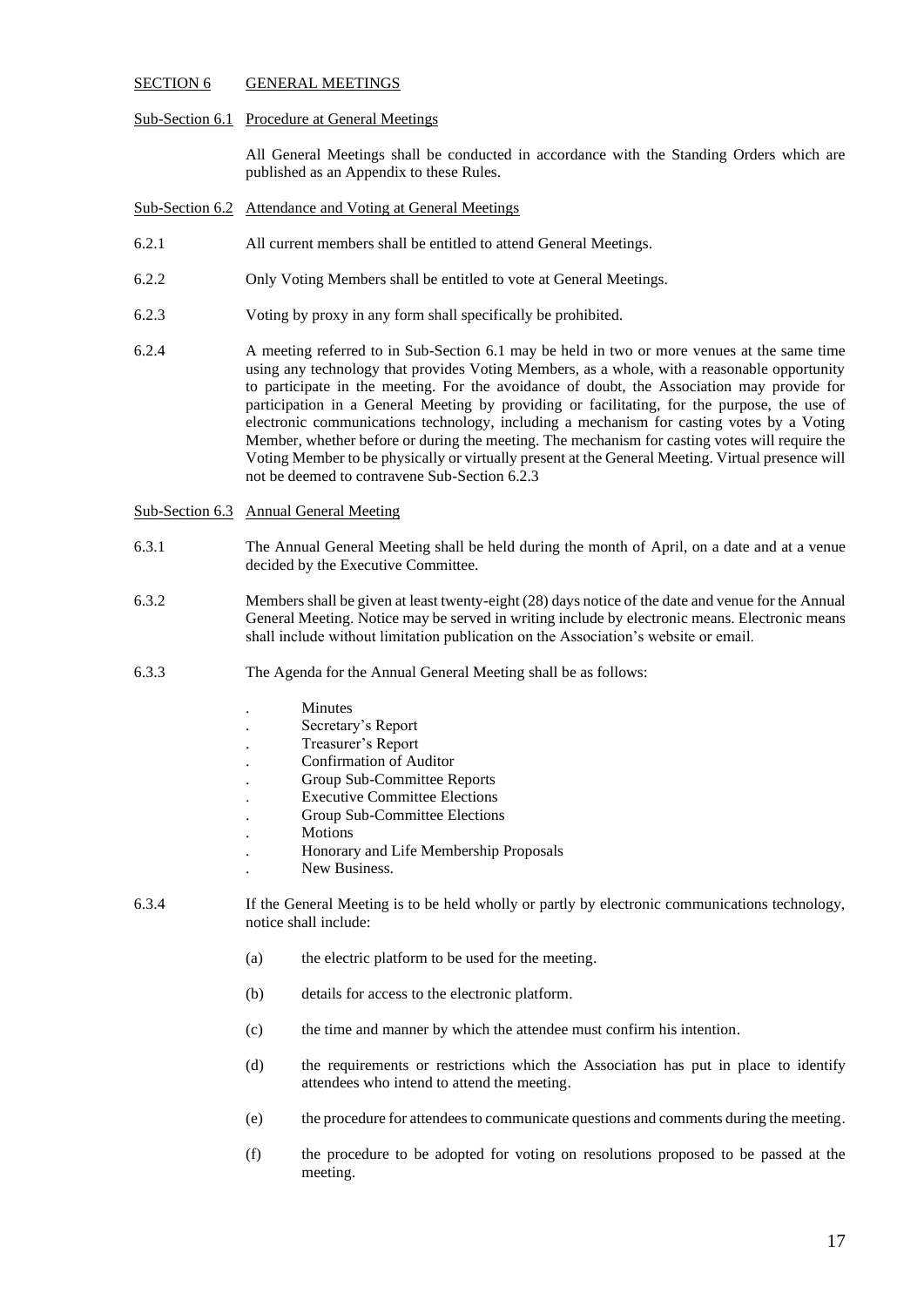- 6.3.5 the accidental omission to give notice of a General Meeting to or the non-receipt of notices of a General Meeting by any person entitled to receive notice shall not invalidate the proceedings at that General Meeting.
- 6.3.6 Publication on the website shall require placing the notice of the General Meeting on the Association's website throughout the period from giving of the notice to the start of the General Meeting to which the notice relates (unless the Association shall be prevented from maintaining such notice on its website by reason of matters outside its control).

Sub-Section 6.4 Extraordinary General Meeting

- 6.4.1 Members shall be given at least twenty-eight (28) days notice of an Extraordinary General Meeting convened by the Executive Committee and such notice shall include details of the business to be discussed.
- 6.4.2 The Executive may convene an Extraordinary General Meeting on its own initiative.
- 6.4.3 (a) Association members may at any time request the Executive Committee to convene an Extraordinary General Meeting.
	- (b) Every request for an Extraordinary General Meeting shall:
		- (i) be submitted in writing to the Secretary
		- (ii) state the business required to be discussed
		- and
		- (iii) be signed by at least fifty  $(50)$  or ten percent  $(10\%)$  of the Voting Members, whichever is the greater.
	- (c) The Executive Committee shall convene an Extraordinary General Meeting for a date within sixty (60) days of its receiving a valid request, failing which the members requesting it may themselves convene such a Meeting.
- 6.4.4 No business may be raised at an Extraordinary General Meeting other than the business for which it is convened.

Sub-Section 6.5 Motions

- 6.5.1 A Motion may be tabled for inclusion on the Agenda at the Annual General Meeting.
- 6.5.2 (a) The Executive Committee may table a Motion, provided the text has been formally approved at a Committee meeting.
	- (b) The Administrative Council of a Local Bowling Association may table a Motion, provided the text has been approved at a General Meeting.
	- (c) Other Motions shall be submitted in writing, signed by three (3) Voting Members.
- 6.5.3 Unless otherwise provided elsewhere in these Rules, Motions, other than those emanating from the Executive Committee, should reach the Secretary not later than twenty-one (21) days before the Annual General Meeting.
- 6.5.4 The Secretary shall publish details of all Motions not later than seventeen (17) days before the Annual General Meeting.
- 6.5.5 (a) The Executive Committee may table an amendment to a Motion.
	- (b) Other amendments shall be submitted in writing, signed by three (3) Voting Members, and should reach the Secretary not later than fourteen (14) days before the Annual General Meeting.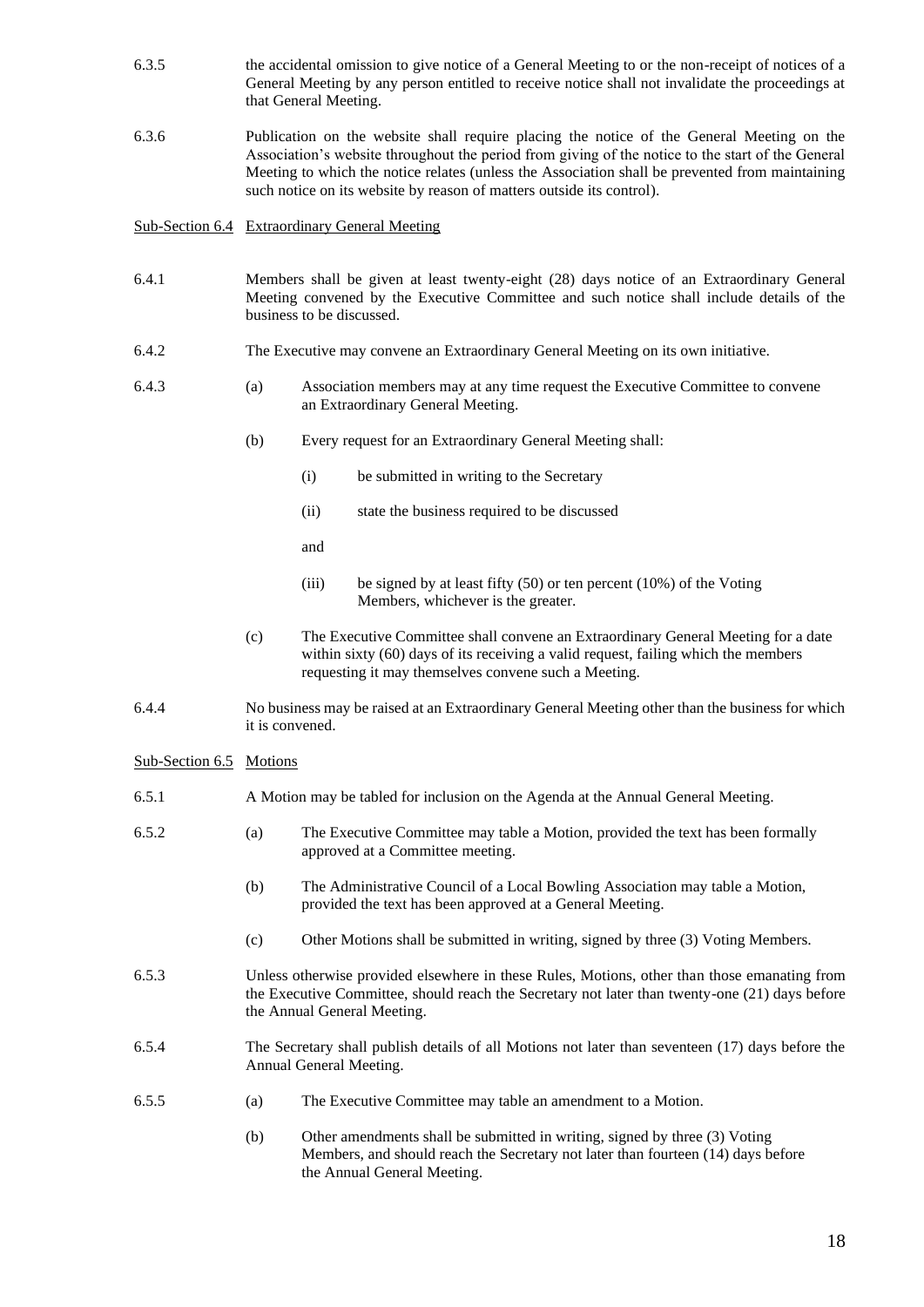- 6.5.6 The Secretary shall publish details of all amendments not later than seven (7) days before the Annual General Meeting.
- 6.5.7 In the case of extreme urgency, a Motion or an amendment of a Motion which has not been submitted in advance may be discussed and acted upon, if agreed by a two-thirds (2/3) majority vote.
- 6.5.8 Unless otherwise provided in the Constitution, elsewhere in these Rules, or in the Standing Orders, a Motion or an amendment to a Motion shall be adopted by a simple majority vote.

#### Sub-Section 6.6 Amendments to the Constitution

- 6.6.1 A Motion proposing an amendment to the Constitution may be tabled
	- (i) by the Executive Committee following consultation with the Legal Committee;
	- (ii) by the Administrative Council of a Local Bowling Association;
	- or
	- (iii) by a submission in writing signed by twenty-five (25) Voting Members.
- 6.6.2 Motions other than those emanating from the Executive Committee
	- (i) should reach the Secretary not later than 21 days prior to the General Meeting called for this purpose
	- (ii) shall be referred to the Legal Committee for preliminary study and possible elimination of those which, in its judgement, do not merit consideration by the Executive and the Annual General Meeting.
- 
- 6.6.3 (a) Eliminated Motions shall be returned to the proposers.
	- (b) A returned Motion may be submitted the following year if supported by a petition signed by at least fifty (50) or ten percent (10%) of the Voting Members, whichever is the greater.
	- (c) Re-submitted Motions shall be considered at the Annual General Meeting without further referral to the Legal Committee.
- 6.6.4 Having considered the views of the Legal Committee on Motions which have not been eliminated, the Executive Committee shall report to the General Meeting its conclusions and recommendations.
- 
- 6.6.5 (a) Each proposed Constitutional amendment considered at a General Meeting shall be:
	- (i) adopted as submitted or amended;
	- (ii) rejected;
	- or
	- (iii) deferred for one year for further study.
	- (b) Motions to table or postpone indefinitely shall be out of order.

#### Sub-Section 6.7 Date for Enforcement of Amendments to the Constitution and to the Rules of the Association

- (a) An amendment to the Constitution or to the Rules of the Association shall not normally become effective until three (3) months have elapsed from the date of adoption.
- (b) In the case of extreme urgency, a motion proposing amendment to the Constitution or to the Rules of the Association may include a provision for immediate enforcement.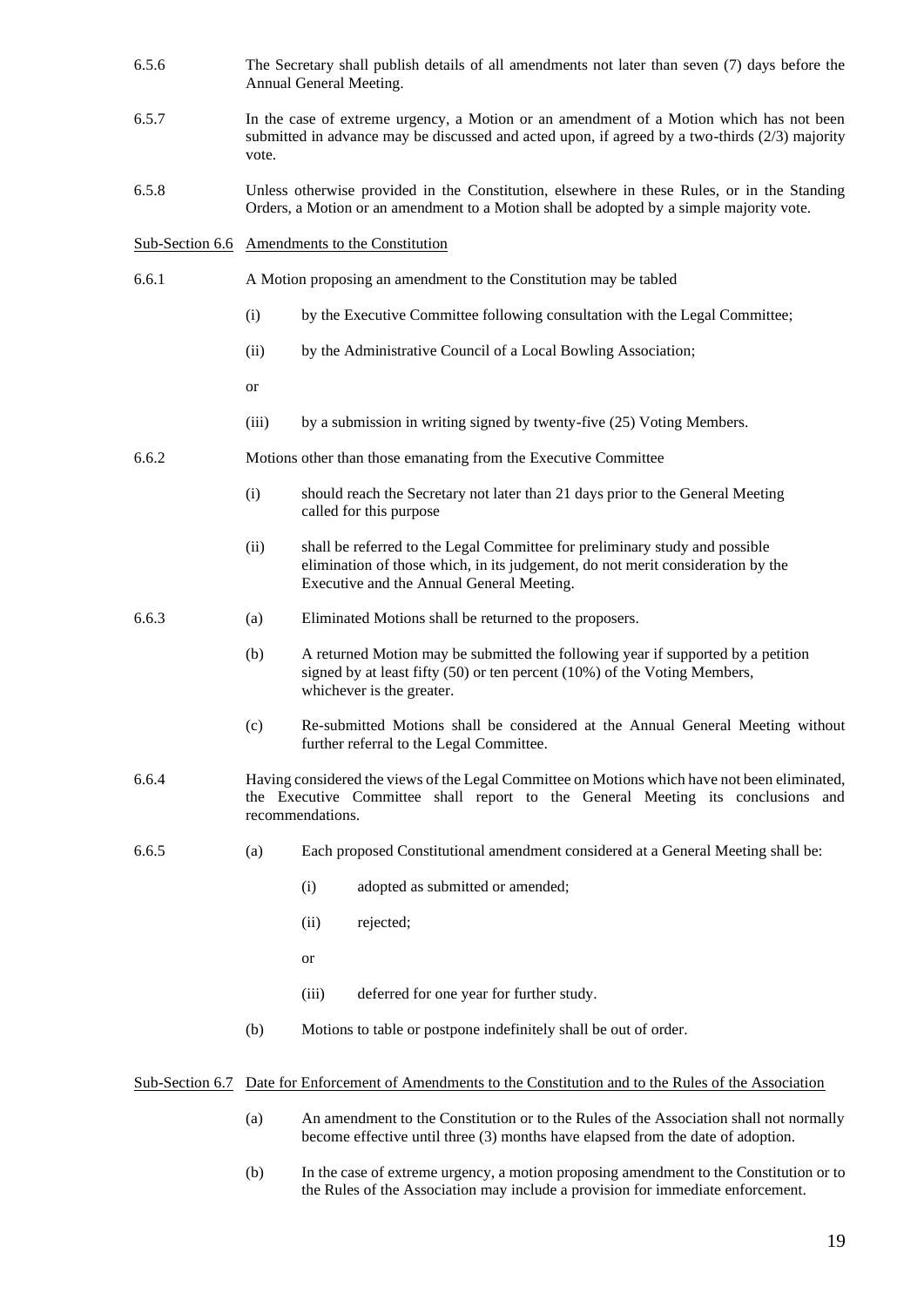#### SECTION 7 RULES OF THE EXECUTIVE

#### Sub-Section 7.1 Executive Procedure and Legislative Operation

The Executive Committee may make rules to regulate its own procedure and to facilitate the operation of the Constitution and the Rules of the Association.

Sub-Section 7.2 Provisional Rules of the Association

- 7.2.1 The Executive Committee may make provisional Rules which shall be valid as such until presented for ratification at the Annual General Meeting.
- 7.2.2 The Executive Committee shall table such provisional Rules for ratification in the form of Motions at the latest at the next Annual General Meeting.

#### Sub-Section 7.3 Sanctioning

- (a) The Executive Committee may make rules regulating the sanctioning of leagues and tournaments, the sanctioning of bowling establishments, and the granting of bowling lane certificates.
- (b) Unless the Executive Committee formulates its own rules under the terms of this Sub-Section, it shall be guided by the appropriate rules and regulations of F.I.Q.

#### SECTION 8 PLAYING RULES AND EQUIPMENT SPECIFICATIONS

Sub-Section 8.1 Playing Rules

- (a) The Association shall, by simple majority vote at a General Meeting, adopt Playing Rules to regulate the playing of the sport of tenpin bowling and the running of leagues and tournaments.
- (b) Until such times as the Association formulates its own rules under the terms of this Sub-Section, the relevant playing rules of F.I.Q. shall be adopted by the Irish Tenpin Bowling Association.

#### Sub-Section 8.2 Equipment Specifications

- (a) The Association shall, by simple majority vote at a General Meeting, adopt specifications regulating the equipment necessary for the sport of tenpin bowling.
- (b) Until such time as the Association formulates its own specifications under the terms of this Sub-Section, the equipment specifications as laid down by F.I.Q. shall be adopted by the Irish Tenpin Bowling Association.

#### SECTION 9 INTERNATIONAL DUTY

- (a) While representing the Association in International competition, members are expected to behave in a manner which will not reflect adversely on the country or the Association.
- (b) Permission to wear "IRELAND" shirts in non-representative competition may be withheld by the Executive Committee.

#### SECTION 10 COMPLAINTS AND APPEALS

#### Sub-Section 10.1 Lodgements and Hearing of Complaints

- 10.1.1 Any member may lodge a complaint alleging violation of the Constitution or of the Rules of the Association.
- 10.1.2 The procedure for the lodgement and hearing of complaints shall be detailed in an Appendix to these Rules.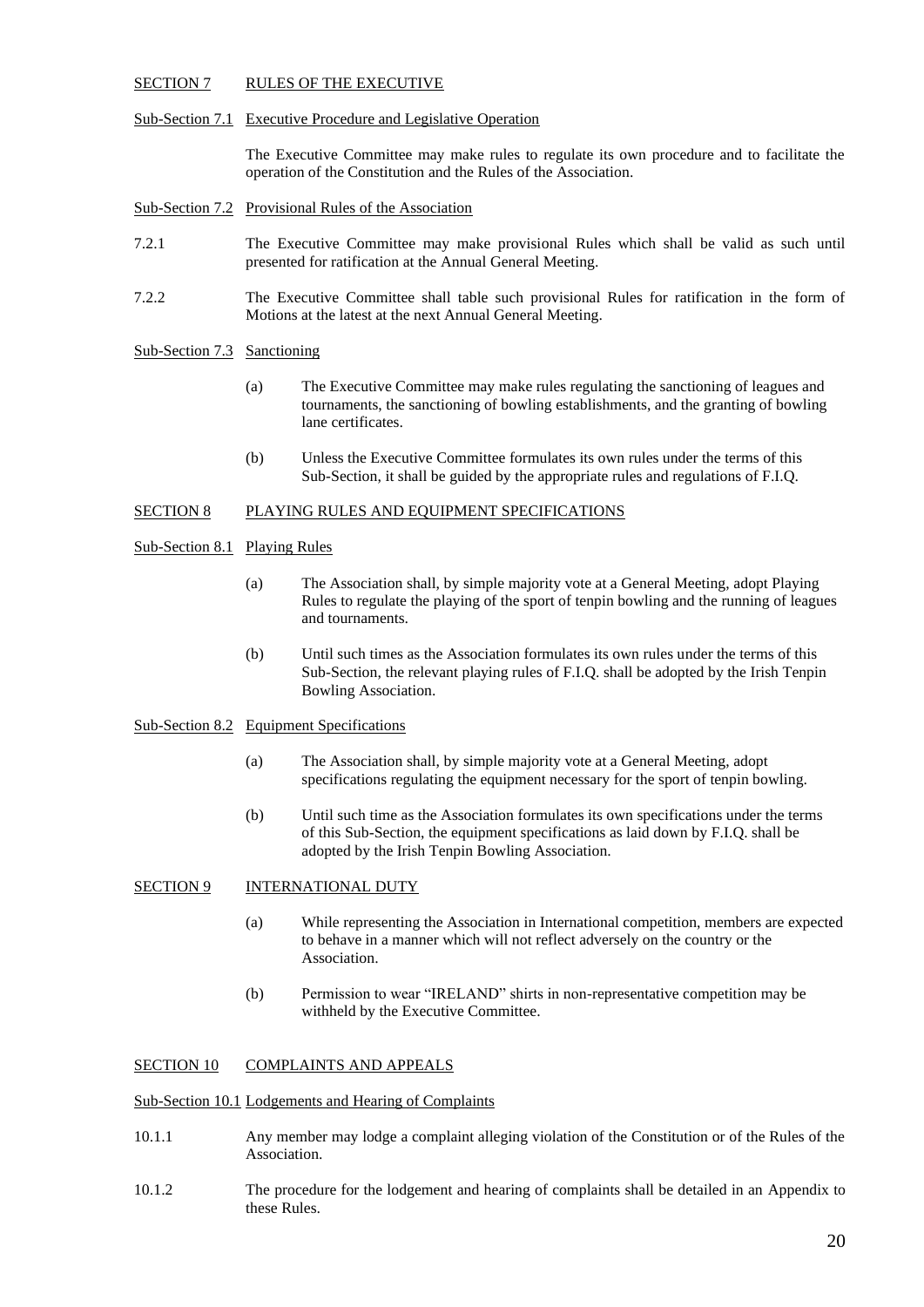#### Sub-Section 10.2 Appeals to the Executive Committee

| 10.2.1 | Any member may lodge an appeal with the Executive Committee against:                                                                                         |                                                                                                                                                        |
|--------|--------------------------------------------------------------------------------------------------------------------------------------------------------------|--------------------------------------------------------------------------------------------------------------------------------------------------------|
|        | (i)                                                                                                                                                          | a ruling by a Group Sub-Committee or a Local Bowling Association                                                                                       |
|        | (ii)                                                                                                                                                         | a ruling by the Legal Committee.                                                                                                                       |
| 10.2.2 |                                                                                                                                                              | An appeal shall:                                                                                                                                       |
|        | (i)                                                                                                                                                          | be submitted in writing to the Secretary;                                                                                                              |
|        | (ii)                                                                                                                                                         | be signed by the Appellant;                                                                                                                            |
|        | (iii)                                                                                                                                                        | specify the ruling being appealed;                                                                                                                     |
|        | (iv)                                                                                                                                                         | detail the circumstances relating to the ruling;                                                                                                       |
|        | (v)                                                                                                                                                          | specify the names and addresses of any witnesses;                                                                                                      |
|        | and                                                                                                                                                          |                                                                                                                                                        |
|        | (vi)                                                                                                                                                         | state the grounds for appeal.                                                                                                                          |
| 10.2.3 | (a)                                                                                                                                                          | If considered necessary by the Executive Committee, the Secretary shall instruct the<br>parties concerned in a dispute to appear before the Committee. |
|        | (b)                                                                                                                                                          | Appearance before the Committee shall be arranged for a date within twenty-eight<br>(28) days of its considering an appeal.                            |
| 10.2.4 | The Secretary shall give at least seven $(7)$ days notice in writing of arrangements for appearance<br>before the Committee to the parties concerned.        |                                                                                                                                                        |
| 10.2.5 | The Executive Committee may direct that pertinent documentary material be produced, and shall<br>retain copies of such documents as may be deemed necessary. |                                                                                                                                                        |
| 10.2.6 |                                                                                                                                                              | The parties to the dispute shall be notified in writing of the decision of the Executive Committee.                                                    |
|        |                                                                                                                                                              |                                                                                                                                                        |

# SECTION 11 LOCAL BOWLING ASSOCIATIONS

#### Sub-Section 11.1 Applications for Recognition

- 11.1.1 A group of ITBA members may apply to the Executive Committee for recognition as a Local Bowling Association, provided that, at a meeting of the members concerned:
	- (i) such application has been formally approved;
	- (ii) the standard Constitution for a Local Bowling Association has been formally adopted;
	- and
	- (iii) officers have been elected and a collection of by-laws adopted, as provided for in that Constitution.

#### 11.1.2 Applications shall be submitted in writing to the Secretary, accompanied by the following:

- . A statement of the date of foundation
- . A copy of the by-laws
- . A list of names and addresses of officers
- . A list of names and addresses of members present at the inaugural meeting
- . A copy of the minutes of the inaugural meeting.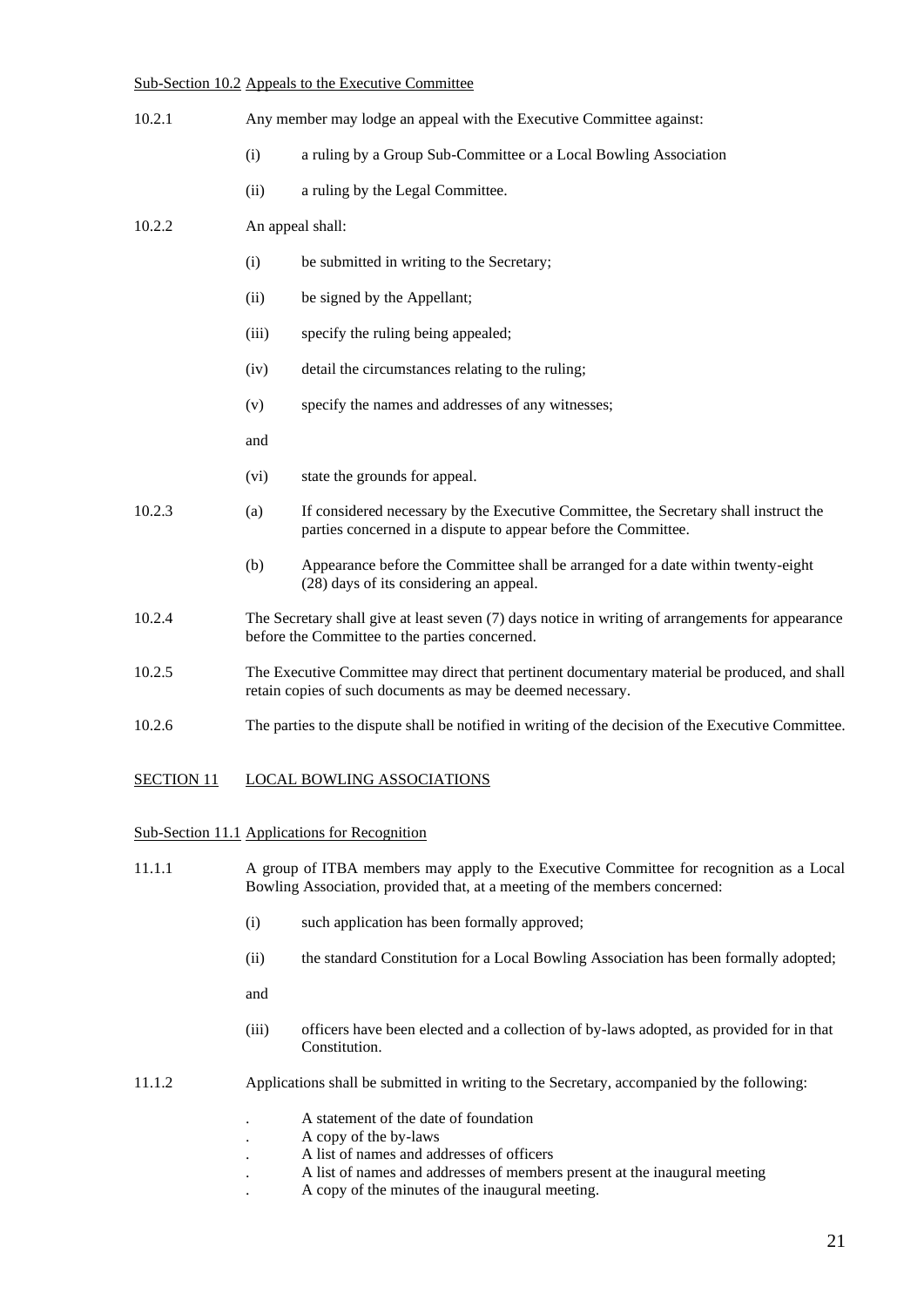A Local Bowling Association shall be named after a city or town, except that an area name may be used when it is more practical. Such areas shall have well-defined boundaries and local associations established on this basis shall be given names which clearly indicate the areas represented.

#### Sub-Section 11.3 Constitution and By-Laws

- 11.3.1 Each Local Bowling Association shall adopt the standard Constitution as laid down by the ITBA, which is published as an Appendix to these Rules.
- 11.3.2 The by-laws adopted by a Local Bowling Association shall in no respect be in conflict with the Constitution or Rules of the ITBA.

#### Sub-Section 11.4 Withdrawals of Recognition

Failure of a Local Bowling Association to comply with the conditions laid down by the ITBA may result in the Executive Committee withdrawing recognition.

#### SECTION 12 DISPUTE RESOLUTION

- (a) Subject to all internal avenues of appeal having been exhausted, this section shall apply to any dispute or difference arising out of, in connection with or under the Constitution or any rules, bye-laws, codes, policies or equivalent of the ITBA. This shall include without limitation any dispute arising out of, under or in connection with the legality of any decision made or procedure used by the ITBA or any part of it.
- (b) Each such dispute or difference shall be referred to Just Sport Ireland (JSI) for final and binding arbitration by a single arbitrator in accordance with the JSI Arbitration Rules and in accordance with the Arbitration Act 2010 as amended.
- (c) This section shall also apply to every participant and member of every Unit (as defined below). Each such participant or member is bound to refer any dispute or difference which remains unresolved after all internal avenues of appeal have been exhausted to JSI arbitration in accordance with sub-regulation (b) above.
- (d) The provisions of this section shall apply notwithstanding any other provision to the contrary contained within the Constitution and/or any other rules, bye-laws, codes, policies or equivalent of the ITBA and/or any Unit from time to time. This section applies notwithstanding the level within the ITBA that any such dispute or difference occurs in the first instance.
- (e) The effect of this section is to prohibit any party to such dispute or difference from commencing legal proceedings before the Courts.
- (f) For the purpose of this section, "Unit" means any team, association, club or committee or sub committee or other grouping, association or entity of any type which is in turn a member, part of, affiliated to or governed by the ITBA.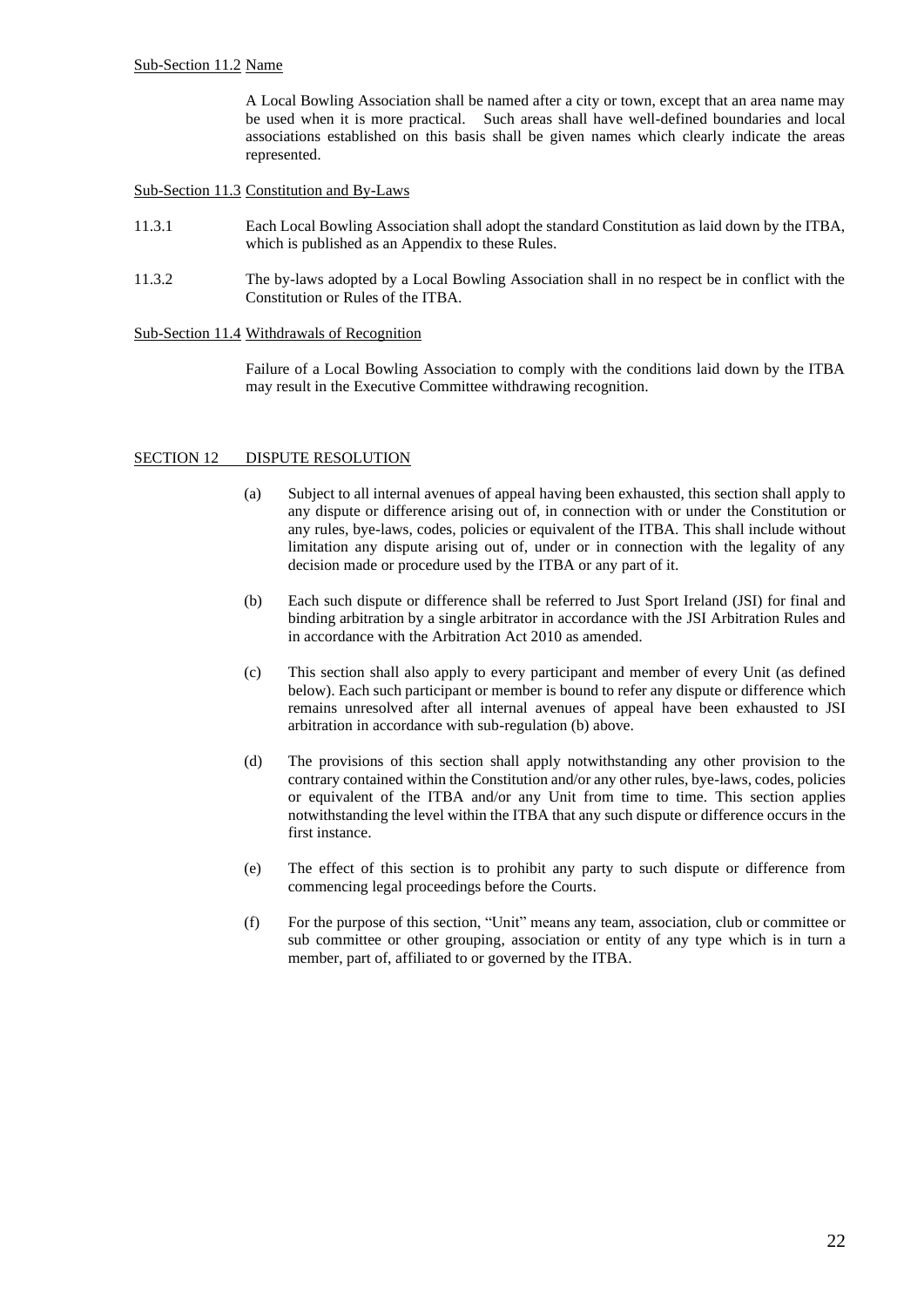#### APPENDIX A.1

#### PROCEDURE FOR THE LODGEMENT AND HEARING OF COMPLAINTS

#### SECTION 1 LODGEMENT OF COMPLAINTS

A complaint shall:

- (i) Be submitted in writing to the secretary of the Executive Committee;
- (ii) Be signed by the Complainant;
- (iii) Make specific reference to the Rule of the Association or provision of the Constitution allegedly violated;
- (iv) Detail the circumstances concerned;
- (v) Specify the names and addresses of any witnesses who may be able to provide substantiating evidence;
- and
- (vi) Request a ruling from the ITBA Executive.

#### SECTION 2 EXAMINATION AND HEARING OF COMPLAINTS

- (i) If a hearing is deemed necessary by the Executive it shall be arranged for a date within twenty-eight (28) days of consideration of the complaint.
- (ii) (a) Any person (hereinafter referred to as the Defendant) against whom an allegation has been made, shall be informed in writing of a hearing arranged by the Executive and shall be given at least seven (7) days notice of the date, time and venue.
	- (b) The notice issued by the ITBA secretary shall:
		- (i) state the purpose of the hearing;
		- (ii) inform the Defendant of any specific charge against him;
		- (iii) request the attendance of the Defendant;
		- and
		- (iv) state the Defendant's right to produce witnesses, to be accompanied by an advisor, and to nominate a representative to appear on his behalf.
	- (c) Where circumstances permit, such notice shall be dispatched by registered mail.
		- (i) Where possible, a synopsis of the evidence against the Defendant shall be furnished to him at least five (5) days prior to the hearing.
		- (ii) The ITBA secretary shall give the Complainant at least seven (7) days notice of the date, time and venue of the hearing, and request his attendance and that of any witnesses he wishes to call.
		- (iii) The Executive may request the attendance at the hearing of other persons whose evidence may be relevant.
		- (iv) If notification of a hearing has been duly issued in accordance with the conditions of paragraphs (ii) and (iv) of this Section, the hearing may proceed even in the absence of the Defendant and/or the Complainant,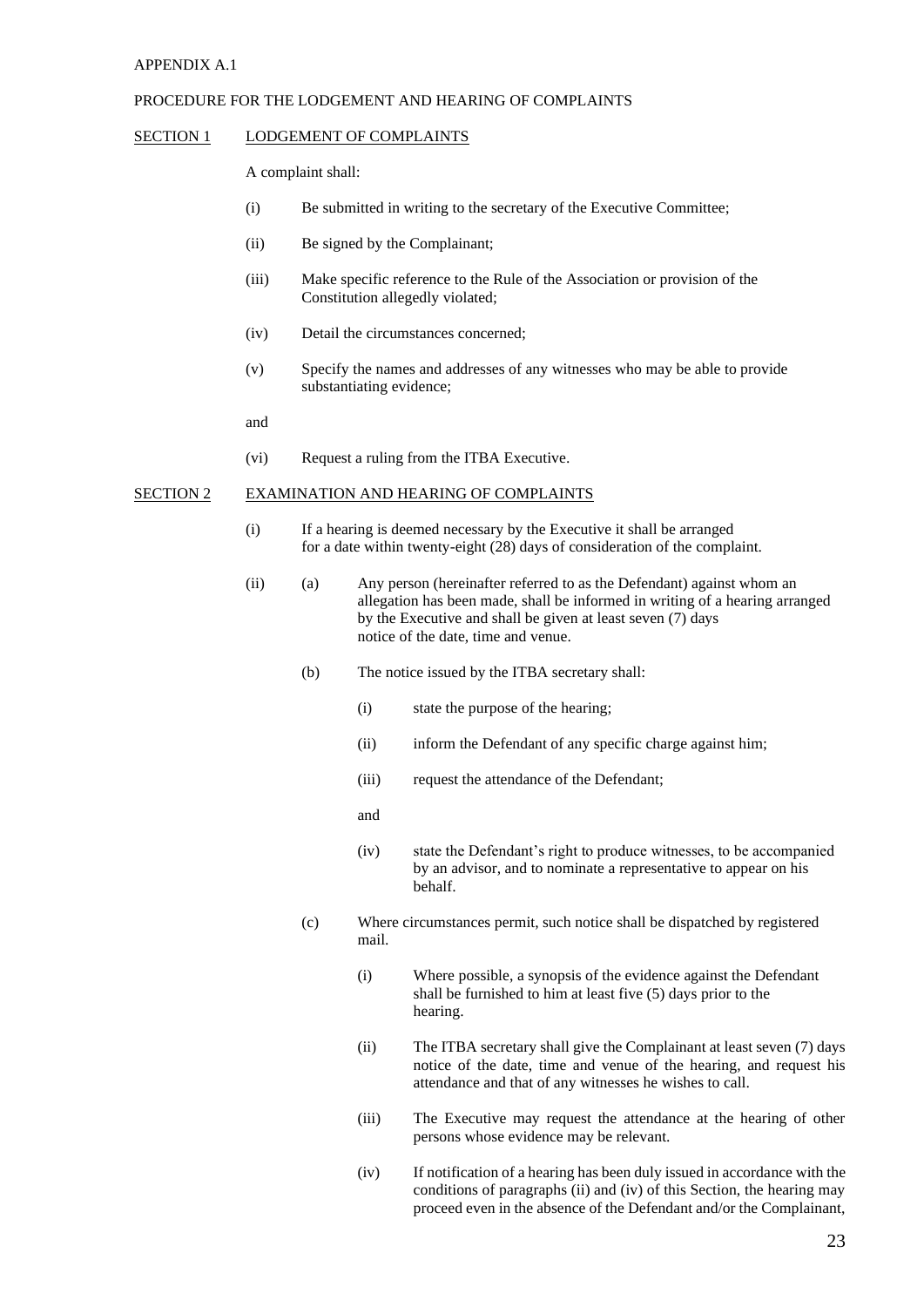provided a witness for the Complainant is present, if this minimum attendance requirement is not met the complaint shall be dismissed.

(v) If it appears at the hearing that further evidence is available, an adjournment may be called.

#### SECTION 3 PROCEDURE AT HEARINGS AND ACTION THEREAFTER

- (i) Adequate minutes must be taken.
- (ii) A quorum of the Executive must be present, and the names of those present recorded.
- (iii) On conclusion of the hearing the following must be made know to all parties within seven (7) days:
	- (a) The ruling of the Executive, unless decision is deferred pending gathering of additional facts;
	- (b) That the Defendant may appeal against the ruling of the Executive by filing a brief with the ITBA Secretary within fourteen (14) days after being notified of the ruling. (This brief shall be submitted in accordance with the conditions detailed in Sub-Section 10.2 of the Rules of the Association.)
	- (c) That in cases where a ruling involves a suspension of membership and an appeal is lodged, the Defendant's status shall remain unchanged until a decision is made by the ITBA Executive Committee.
- (iv) In conclusion of the hearing, the following must be filed by the ITBA Secretary:
	- (a) Copies of the original complaint and all other correspondence pertaining to the case;
	- (b) Copies of notices to the Defendant and the Complainant, with proof established that proper notification was given or an adequate attempt made at notifying the Defendant, both of the charge against him and of the ruling of the Executive;
	- (c) A copy of the minutes of the hearing;
	- (d) A brief, summing up the reasons for the Executive's ruling, including the Executive's interpretation of the alleged violation;
	- and
	- (e) A list naming all those present at the hearing together with the names of absent Executive officers, if appropriate.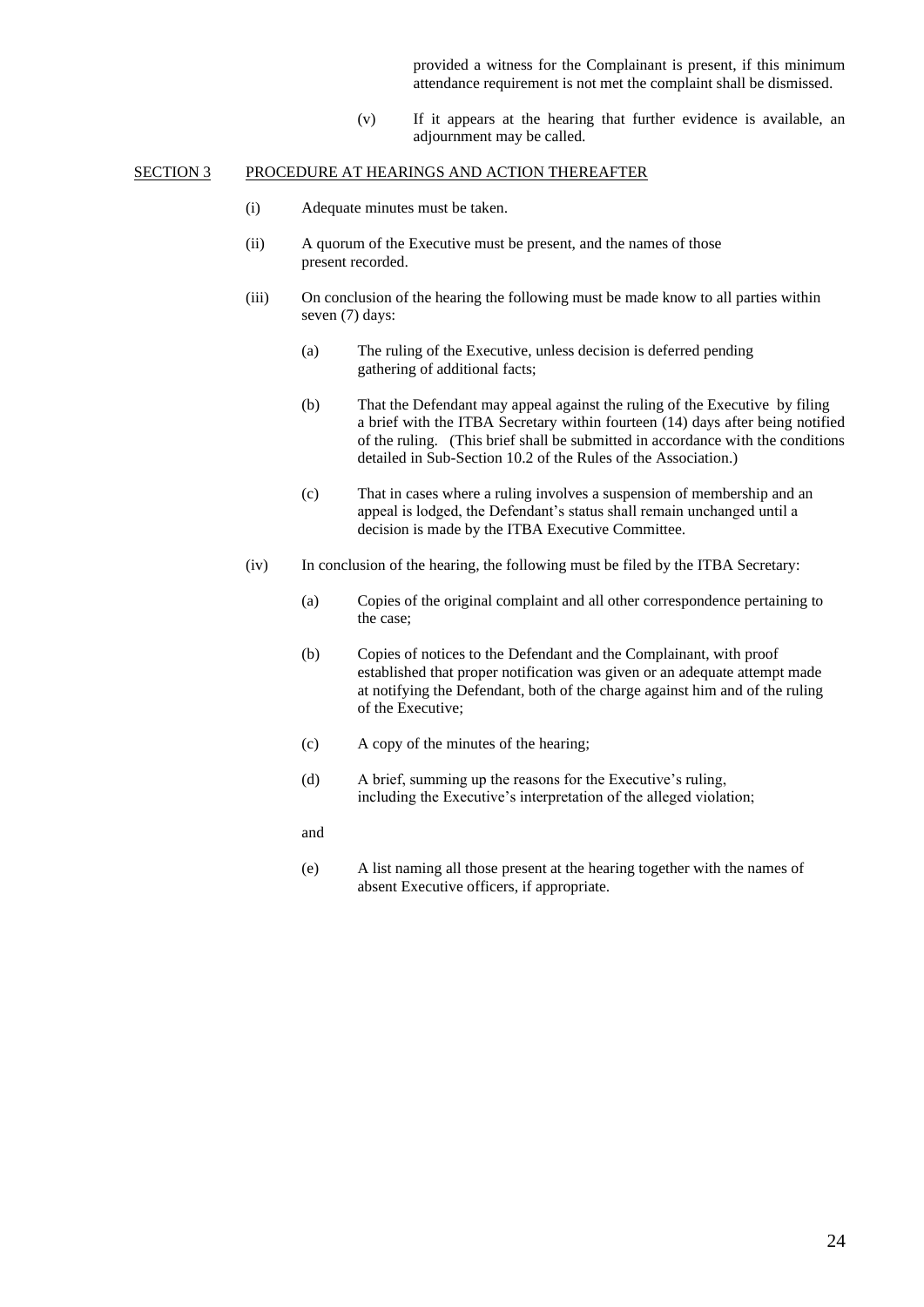#### APPENDIX A.2

#### PROCEDURE FOR THE LODGEMENT AND HEARING OF COMPLAINTS FOR LOCAL BOWLING ASSOCIATIONS

#### SECTION 1 LODGEMENT OF COMPLAINTS

A complaint shall:

- (i) Be submitted in writing to the secretary of the appropriate Local Bowling Association;
- (ii) Be signed by the Complainant;
- (iii) Make specific reference to the Rule of the Association or provision of the Constitution allegedly violated;
- (iv) Detail the circumstances concerned;
- (v) Specify the names and addresses of any witnesses who may be able to provide substantiating evidence;
- and
- (vi) Request a ruling from the Administrative Council.

#### SECTION 2 EXAMINATION AND HEARING OF COMPLAINTS

- (i) If a hearing is deemed necessary by the Administrative Council it shall be arranged for a date within twenty-eight (28) days of consideration of the complaint.
- (ii) (a) Any person (hereinafter referred to as the Defendant) against whom an allegation has been made, shall be informed in writing of a hearing arranged by the Administrative Council and shall be given at least seven (7) days notice of the date, time and venue.
	- (b) The notice issued by the LBA secretary shall:
		- (i) state the purpose of the hearing;
		- (ii) inform the Defendant of any specific charge against him;
		- (iii) request the attendance of the Defendant;
		- and
		- (iv) state the Defendant's right to produce witnesses, to be accompanied by an advisor, and to nominate a representative to appear on his behalf.
	- (c) Where circumstances permit, such notice shall be dispatched by registered mail.
		- (i) Where possible, a synopsis of the evidence against the Defendant shall be furnished to him at least five (5) days prior to the hearing.
		- (ii) The LBA secretary shall give the Complainant at least seven (7) days notice of the date, time and venue of the hearing, and request his attendance and that of any witnesses he wishes to call.
		- (iii) The Administrative Council may request the attendance at the hearing of other persons whose evidence may be relevant.
		- (iv) If notification of a hearing has been duly issued in accordance with the conditions of paragraphs (ii) and (iv) of this Section, the hearing may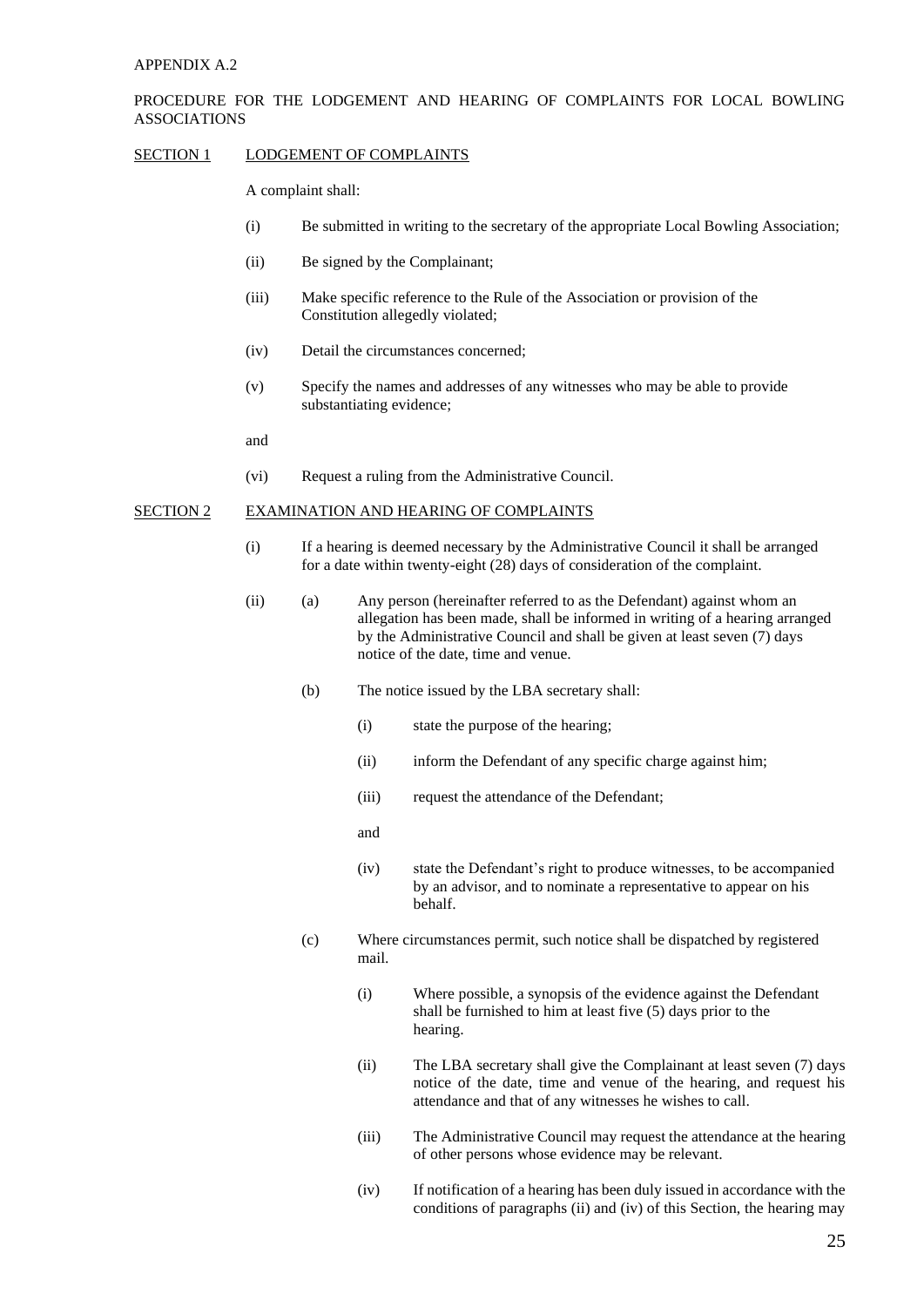proceed even in the absence of the Defendant and/or the Complainant, provided a witness for the Complainant is present, if this minimum attendance requirement is not met the complaint shall be dismissed.

(v) If it appears at the hearing that further evidence is available, an adjournment may be called.

#### SECTION 3 PROCEDURE AT HEARINGS AND ACTION THEREAFTER

- (i) Adequate minutes must be taken.
- (ii) A quorum of the Administrative Council must be present, and the names of those present recorded.
- (iii) On conclusion of the hearing the following must be made know to all parties within seven (7) days:
	- (a) The ruling of the Administrative Council, unless decision is deferred pending gathering of additional facts;
	- (b) That the LBA is filing a complete report with the ITBA Secretary, together with its ruling;
	- (c) That the Defendant may appeal against the ruling of the LBA by filing a brief with the ITBA Secretary within fourteen (14) days after being notified of the ruling. (This brief shall be submitted in accordance with the conditions detailed in Sub-Section 10.2 of the Rules of the Association, and a copy must also be filed with the LBA Administrative Council at the same time.)
	- (d) That in cases where a ruling involves a suspension of membership and an appeal is lodged, the Defendant's status shall remain unchanged until a decision is made by the ITBA Executive Committee.
- (iv) In conclusion of the hearing, the following must be filed with the ITBA Secretary by the LBA Administrative Council:
	- (a) Copies of the original complaint and all other correspondence pertaining to the case;
	- (b) Copies of notices to the Defendant and the Complainant, with proof established that proper notification was given or an adequate attempt made at notifying the Defendant, both of the charge against him and of the ruling of the Administrative Council;
	- (c) A copy of the minutes of the hearing;
	- (d) A brief, summing up the reasons for the Administrative Council's ruling, including the Council's interpretation of the alleged violation;
	- and
	- (e) A list naming all those present at the hearing together with the names of absent LBA officers, if appropriate.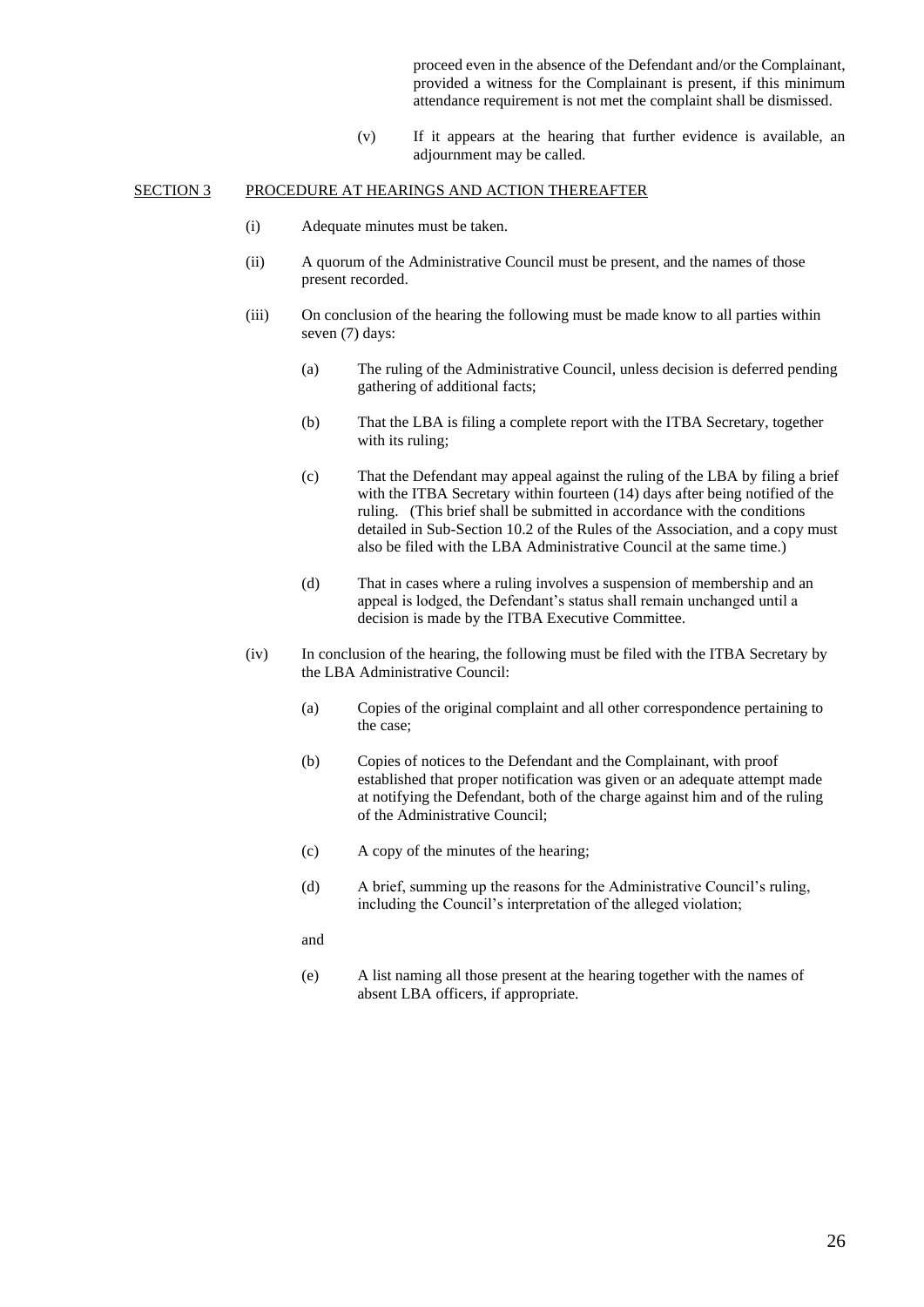#### APPENDIX B

#### STANDARD CONSTITUTION FOR LOCAL BOWLING ASSOCIATIONS

#### PREAMBLE

We, the members of a Local Bowling Association of the Irish Tenpin Bowling Association, hereby submit ourselves to be governed by the Constitution, Rules and Regulations of the ITBA, the following Constitution and the appended by-laws (not in conflict with those of the ITBA) adopted for our local government.

Article 1 NAME This organisation shall be known as the ………………….. Bowling Association of the ITBA. Article 2 PURPOSE It shall be the purpose of this association to promote the sport of tenpin bowling with the assistance, guidance and direction of the ITBA by: (i) Uniting all tenpin bowlers within its jurisdiction; (ii) Encouraging sportsmanship and fair play; (iii) Enforcing the ITBA Playing Rules; and (iv) Conducting annual Local Association Championships. Article 3 MEMBERSHIP Section 1 Membership in this association shall be open to all ITBA members with the jurisdiction defined by the ITBA Executive Committee. Section 2 Honorary Membership may be conferred on persons who have rendered valuable service to the association. It shall have an initial term of five (5) years, and may be renewed by further periods of five (5) years. Section 3 Life Membership shall only be open to Honorary Members. It may be conferred only after the expiry of the initial term of Honorary Membership. Section 4 Persons may be nominated for Honorary or Life Membership or for renewal of Honorary Membership either by proposal carried by unanimous vote at a meeting of the Administrative Council or by written proposal signed by at least fifteen (15) or fifty percent (50%) of the Voting Membership, whichever is the greater. Written proposals should reach the Secretary not later than the 30<sup>th</sup> day of June in any year. Proposals shall be voted on by secret ballot at the Annual General Meeting, and shall require at least a two-thirds (2/3) majority vote to succeed. Section 5 The membership term shall be concurrent with the ITBA membership term. Section 6 The association shall keep and maintain a register of all members (including the names and addresses of its officers) which shall be available to the ITBA Executive Committee upon request. Section 7 A member, on becoming a member of the Irish Tenpin Bowling Association, will automatically come under the jurisdiction of F.I.Q. – W.T.B.A. Article 4 ANNUAL SUBSCRIPTION Section 1 The Administrative Council shall from time to time determine the amount of the Annual Subscription. Section 2 (a) Persons continuing their membership and those renewing their membership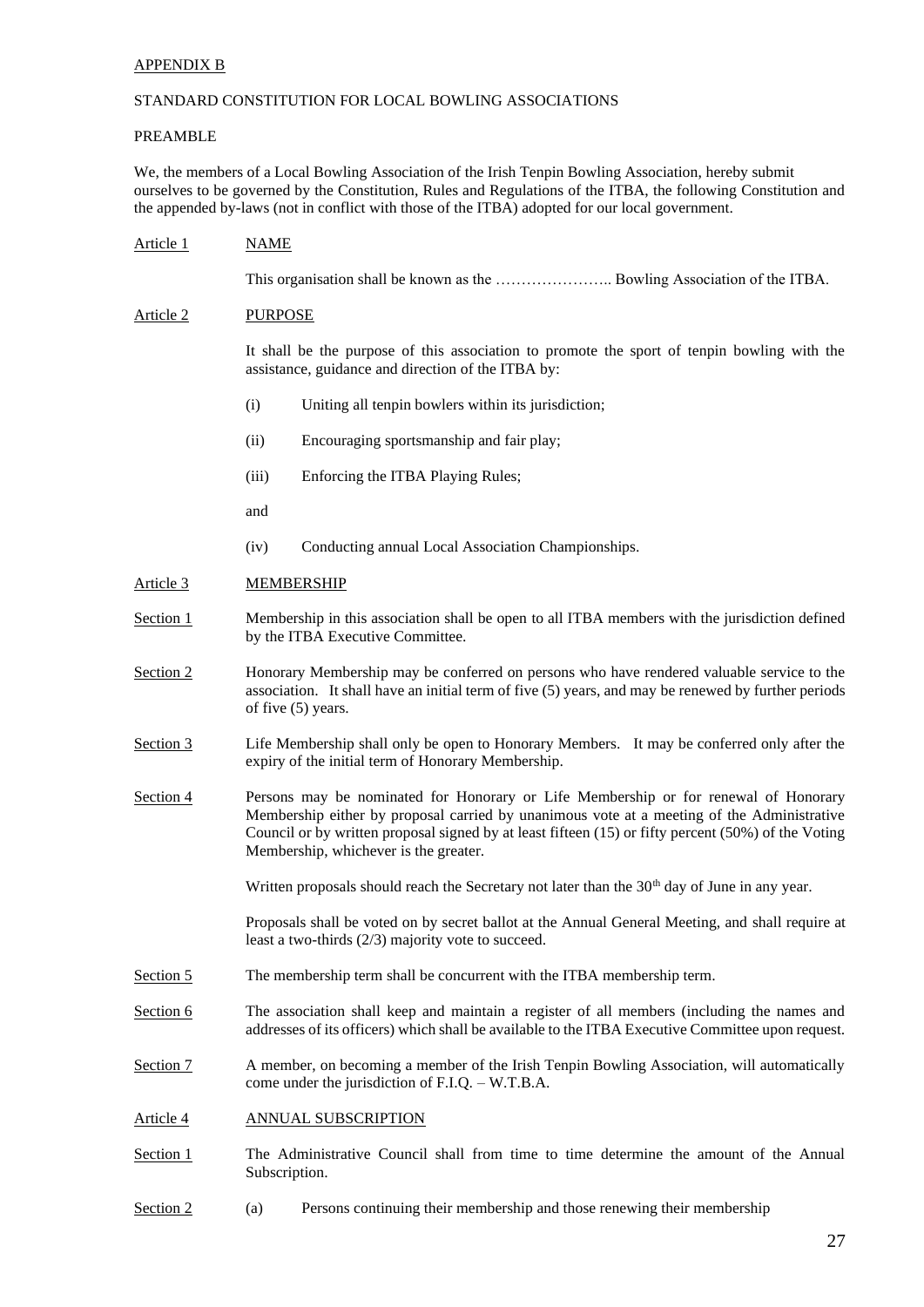following a lapse of less than two previous terms, shall be liable for payment of the Annual Subscription by the 31<sup>st</sup> day of October in any year.

(b) If persons covered by the conditions of the previous paragraph have not paid their Annual Subscription by the specified date, they shall be deemed to have forfeited their membership, unless the Administrative Council permits late payment in special circumstances.

#### Article 5 ORGANISATION AND GOVERNMENT

- Section 1 The ultimate control and management of this association shall rest with the assembly of members in session at a General Meeting, and the purpose and function of such assembly shall be to enforce and implement the terms and conditions of this Constitution, as provided therein and specified in the by-laws.
- Section 2 (a) The control and management of the association shall be vested by the members in an Administrative Council, the members of which shall be elected or appointed as Provided for hereafter.
	- (b) The Administrative Council shall consist, as a minimum, of a President, a Vice-President, a Secretary/Treasurer (or a Secretary and a Treasurer) to be known collectively as the Officers of the association, and two Ordinary Members. At its discretion the association may elect additional Officers and Ordinary Members provided these are specified in the by-laws and subject to a maximum total of nine (9) voting members on the Council.
- Section 3 The Administrative Council shall carry out the purposes and objectives of the association by transacting its business and enforcing its rules and regulations under the direction and with the approval of the assembly of association members in session in General Meeting.

#### Article 6 ELECTIONS, TERMS, VACANCIES AND REMOVALS

- Section 1 Members of the Administrative Council shall normally be elected at the Annual General Meeting of the Association. The by-laws shall specify whether
	- (i) Nominees shall be elected to specific offices for which they are nominated,
	- or
	- (ii) Required numbers shall be elected to complete the Administrative Council with the Officers specified in the by-laws then appointed by the Council from among its own members.
- Section 2 The by-laws may provide for the Council to appoint the Secretary (or Secretary/Treasurer when these offices are combined) at their inaugural meeting.
- Section 3 The by-laws shall specify the procedure to be followed for submitting nominations, subject to the following eligibility requirements:

Nominees must:

(i) Be members of the association;

and

- (ii) Be in good standing with the ITBA.
- Section 4 The term of office of the Administrative Council (with the exception of the Secretary or Secretary/Treasurer) shall be from the end of the Annual General Meeting to the end of the next AGM.
- Section 5 Unless otherwise provided in the by-laws, the members of the Administrative Council shall be eligible for re-election, either to the office previously held or to any other office. By-laws provide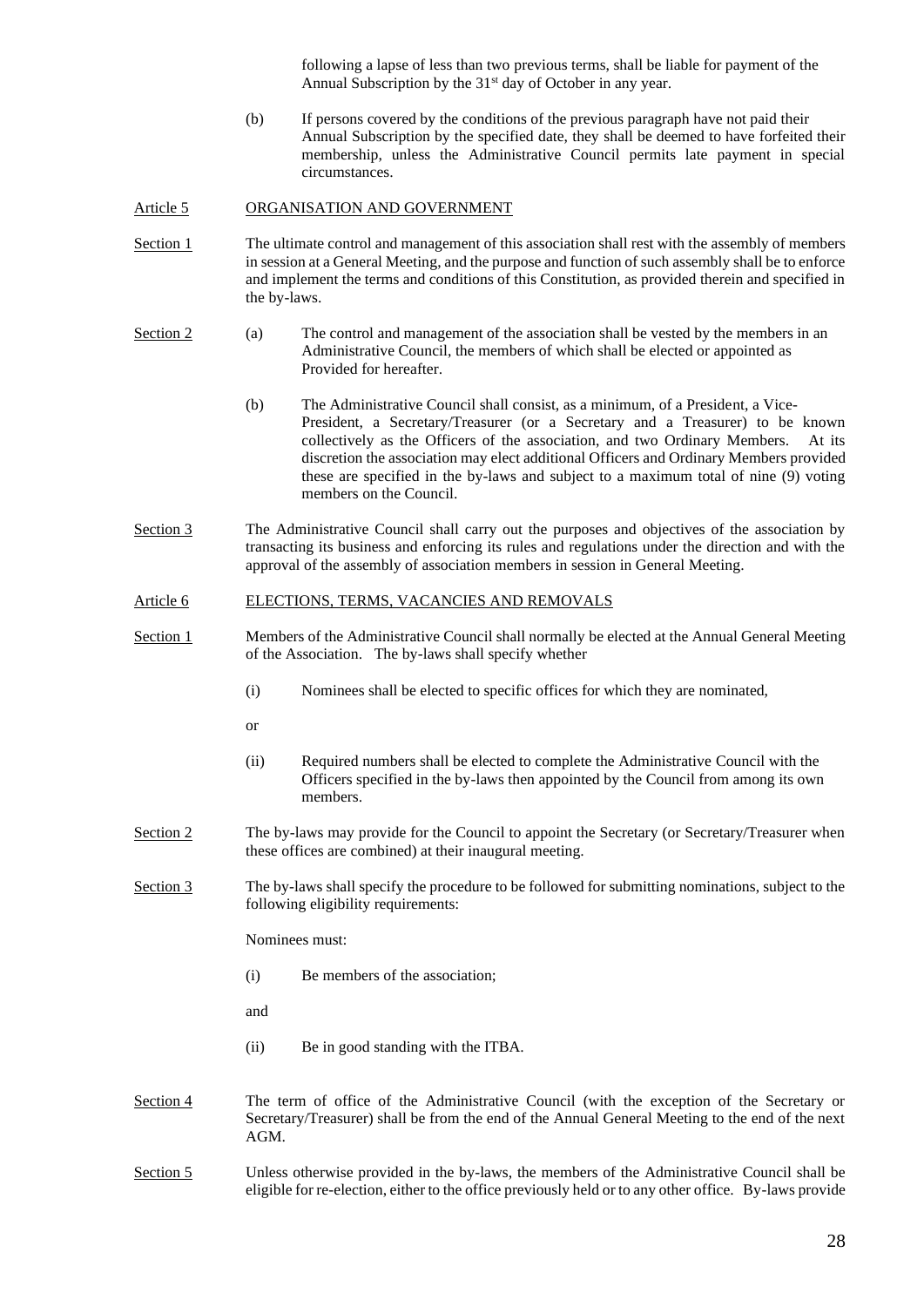for appointment of the Secretary (or Secretary/Treasurer when these offices are combined). He shall be eligible for re-appointment.

- Section 6 Vacancies in office shall be filled by the Administrative Council for the unexpired term.
- Section 7 (a) When a member of the Administrative Council is accused in writing of failure in the proper performance of his duties by any member of the association, the Council shall conduct a hearing within two (2) weeks and then make an appropriate decision and inform the ITBA Executive Committee.
	- (b) If the Administrative Council fails to act, or if irregularities are reported to the ITBA, the ITBA Executive Committee shall appoint a committee from among its own members to conduct a hearing within the association and, after a review of the facts, make a report and recommendations for action by the ITBA Executive Committee.
- Section 8 (a) A member of the Administrative Council who fails to attend three (3) consecutive meetings without reasonable cause shall be deemed to have vacated his office.
	- (b) Wherein the judgement of the Administrative Council, Secretary or Treasurer is unable through disability or prolonged illness to perform the duties of his office it may by a two-thirds (2/3) vote declare the office vacated.

#### Article 7 DUTIES OF THE ASSOCIATION OFFICERS

- Section 1 The President shall be the chief executive officer of the association, performing all duties normally pertaining to this office, including specifically:
	- (i) Presiding at meetings of the Administrative Council and General Meetings of the Association;
	- (ii) Seeing to the enforcement of the objects, provisions and purposes of this Constitution;
	- and
	- (iii) Arranging for an annual audit of association finances.
- Section 2 In the absence of the President, the Vice-President shall perform the duties of the President.
- Section 3 The Secretary shall perform those duties assigned to him by the President, the Administrative Council and the assembly of members in session in General Meeting, including specifically:
	- (i) Keeping for permanent record an account of the proceedings at all General Meetings of the association and meetings of the Administrative Council, which shall at all times be available to and the property of the association;
	- (ii) Conducting the correspondence of the Administrative Council including notices to members of General Meetings and meeting of the Administrative Council;
	- (iii) Keeping a record for at least one year of all scores made in tournaments conducted by the association, which shall be provided to the ITBA Secretary;
	- and
	- (iv) Being responsible for the upkeep of the membership register for the association and for processing applications for membership.
- Section 4 The Treasurer shall keep an account of all receipts and disbursements and be prepared to present a report of all financial transactions of the association at the Annual General Meeting. He shall maintain a statement of the current financial condition of the association available on request by the President, the Administrative Council or the assembly of members in session in General Meeting. He shall make regular deposits of all monies received in a recognised banking institution in the name of the association, subject to withdrawal on his signature and that of one other designated association officer following authorisation at a meeting of the Administrative Council.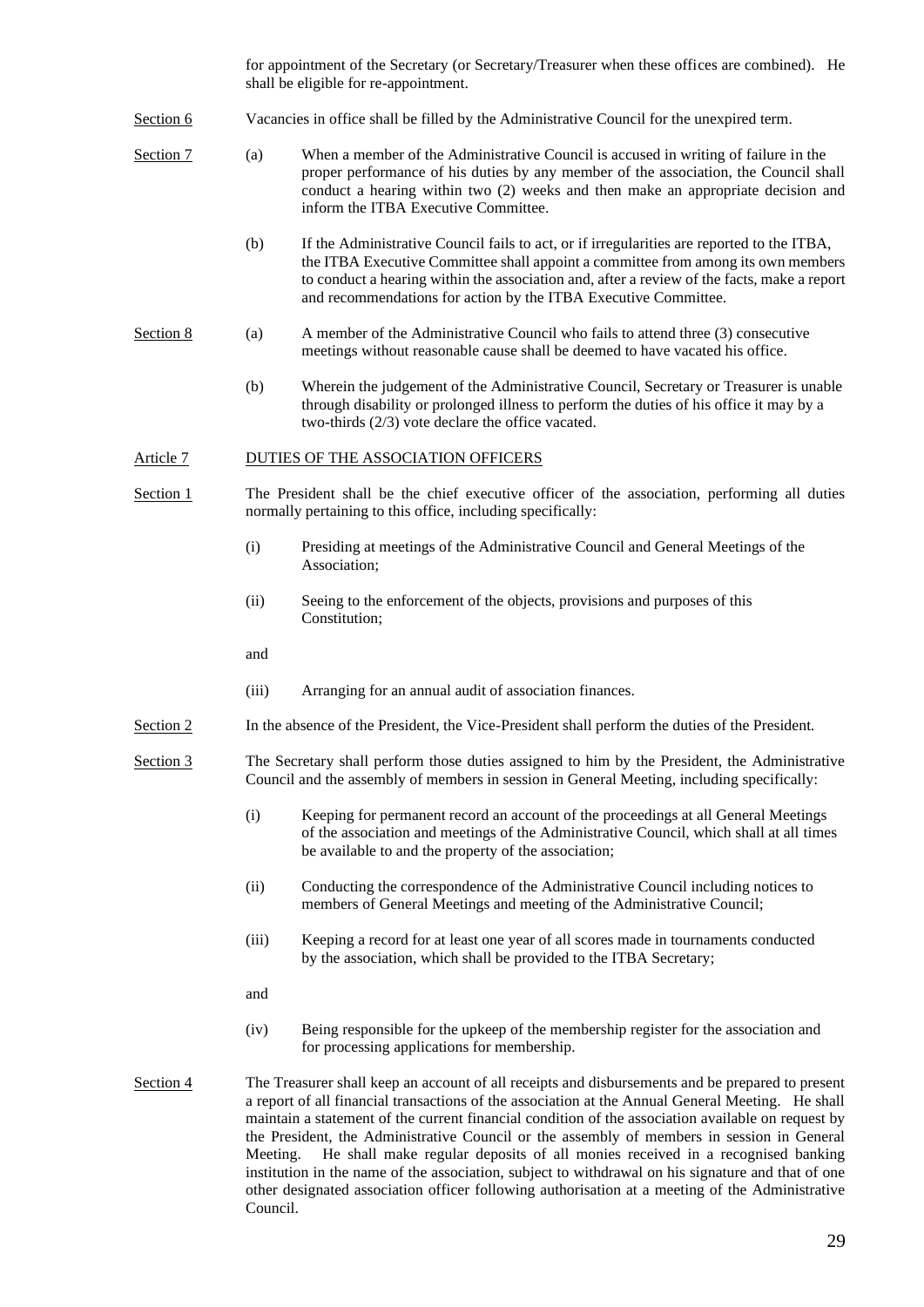#### Article 8 DUTIES AND POWERS OF THE ADMINISTRATIVE COUNCIL

- Section 1 The Administrative Council shall hold no less than six (6) meetings in any term on a bi-monthly basis. It shall further meet at the call of the President or upon request of three (3) members. Five (5) days notice of all meetings shall be given to all members, and a majority of these shall constitute a quorum.
- Section 2 The Administrative Council shall have full power to suspend membership and to render decision on all protests and disputes arising within the jurisdiction of the association, subject only to appeal to the ITBA Executive Committee. To this end it shall have full power to bring before it any person or to inspect any pertinent records or papers to the extent that these may assist in giving all a fair and full hearing.
- Section 3 (a) The Administrative Council may delegate any of its functions by appointing subcommittees.
	- (b) Sub-committees may co-opt additional members to their rank, subject to ratification by the Administrative Council.
	- (c) Wherever possible, every sub-committee shall be presided over by a member of the Administrative Council.
	- (d) The association by-laws may incorporate provisions to facilitate the detailed implementation of the terms of this section.
- Section 4 Within the rules of the ITBA and in so far as local funds permit, the Administrative Council may effect improvements in procedure and provide additional services to association members, the continuance of which shall be subject to approval at the next Annual General Meeting of the association.

#### Article 9 GENERAL MEETINGS

- Section 1 (a) The Annual General Meeting of the association shall be held during the month of July each year, the date, time and venue being determined by the Administrative Council.
	- (b) Extraordinary General Meetings may be called by the President, and must be called by him on receipt of a written request signed by at least fifteen (15) or fifty percent (50%) of the Voting Membership, whichever the greater.
	- (c) No business may be raised at an Extraordinary General Meeting other than the business for which is is convened.
- Section 2 **Association members must be given at least twenty-eight (28) days notice of any General** Meeting, and in the case of an Extraordinary General Meeting this notice must specify the business to be transacted.
- Section 3 All association members shall be entitled to attend General Meetings. Only Voting Members shall be entitled to vote. Voting by proxy in any form shall specifically be prohibited. Only votes cast by members present shall be counted.
- Section 4 The Agenda for the Annual General Meeting shall be as follows:
	- (i) Reading of minutes and action thereon
	- (ii) Report of Administrative Council
	- (iii) Reports of standing committee
	- (iv) Reports of special committees
	- (v) Administrative Council elections
	- (vi) Motions
	- (vii) New business.
- Section 5 The association by-laws may incorporate provisions to facilitate the detailed implementation of the terms of this Article.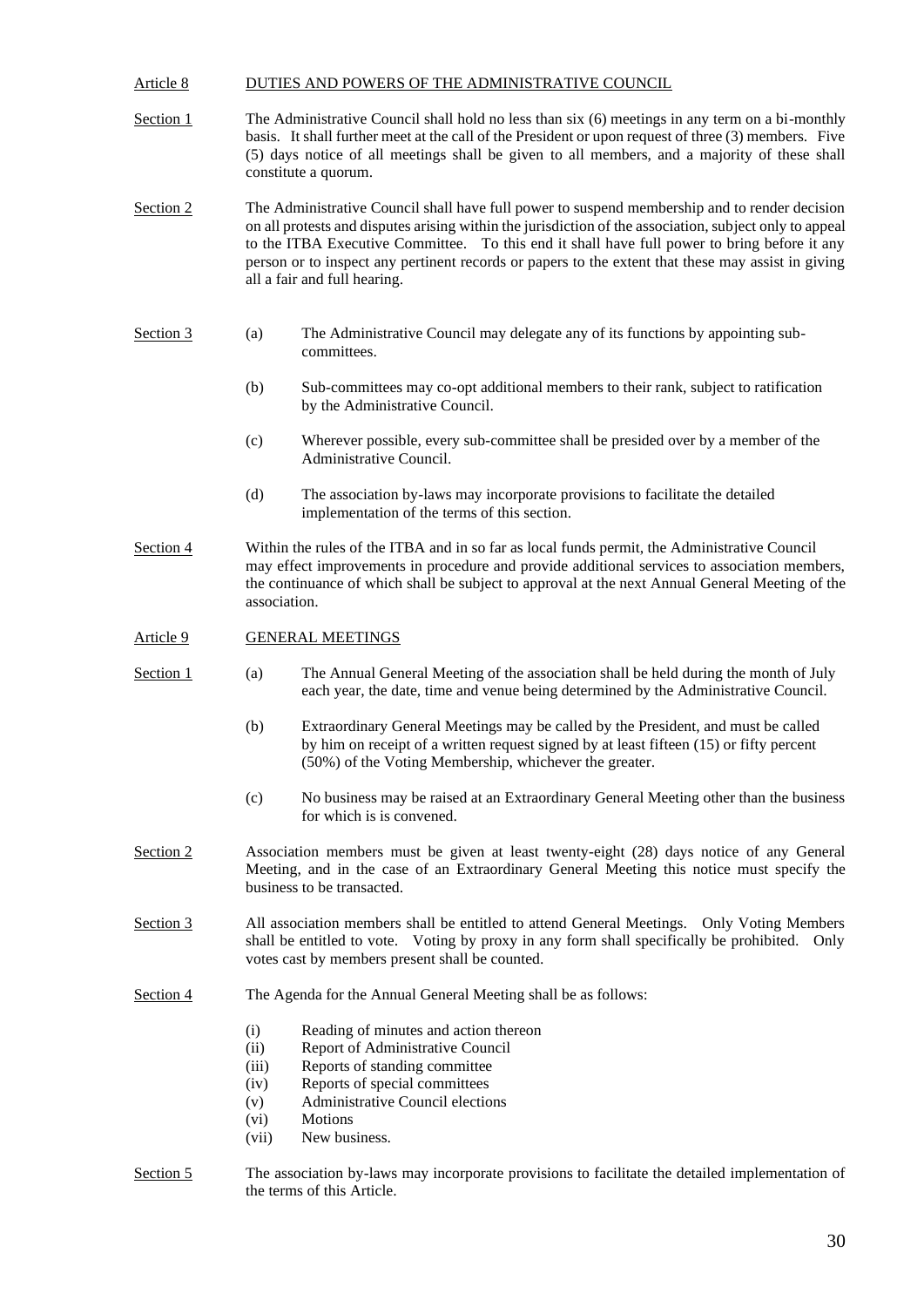#### Article 10 PROCEDURE

The Standing Orders of the Irish Tenpin Bowling Association shall govern the conduct of all meetings of this association.

#### Article 11 AMENDMENTS

Section 1 This Constitution may be amended only by Motion adopted by a two-thirds (2/3) majority vote at an Annual General Meeting of the ITBA.

- Section 2 (a) The association by-laws may be amended or repealed by Motion adopted by a two-Thirds (2/3) majority vote at any General Meeting of the association.
	- (b) Any proposal to amend or repeal the by-laws must by submitted in writing to the association secretary, signed by two (2) Voting Members, at least twenty-eight (28) days prior to a Meeting.
	- (c) Details of all amendments must be published at least fourteen (14) days prior to a Meeting.
	- (d) The Administrative Council shall consider all amendments and report conclusions and recommendations to the Meeting at which they are to be considered.

#### Article 12 INDEMNITY

- 12.1 Every Committee member, officer or servant of the ITBA shall be indemnified by the ITBA against claim, and it shall be the duty of the ITBA to pay all costs, losses and expenses which any such person shall properly incur, or become liable to, by reason of any contract properly entered into or thing done in the discharge of duties in good faith duly authorised by the Executive Committee.
- 12.2 The amount of which such indemnity is provided, shall, as far as funds of the ITBA allow, immediately attach as a lien on the property and assets of the Association and have priority over all other claims.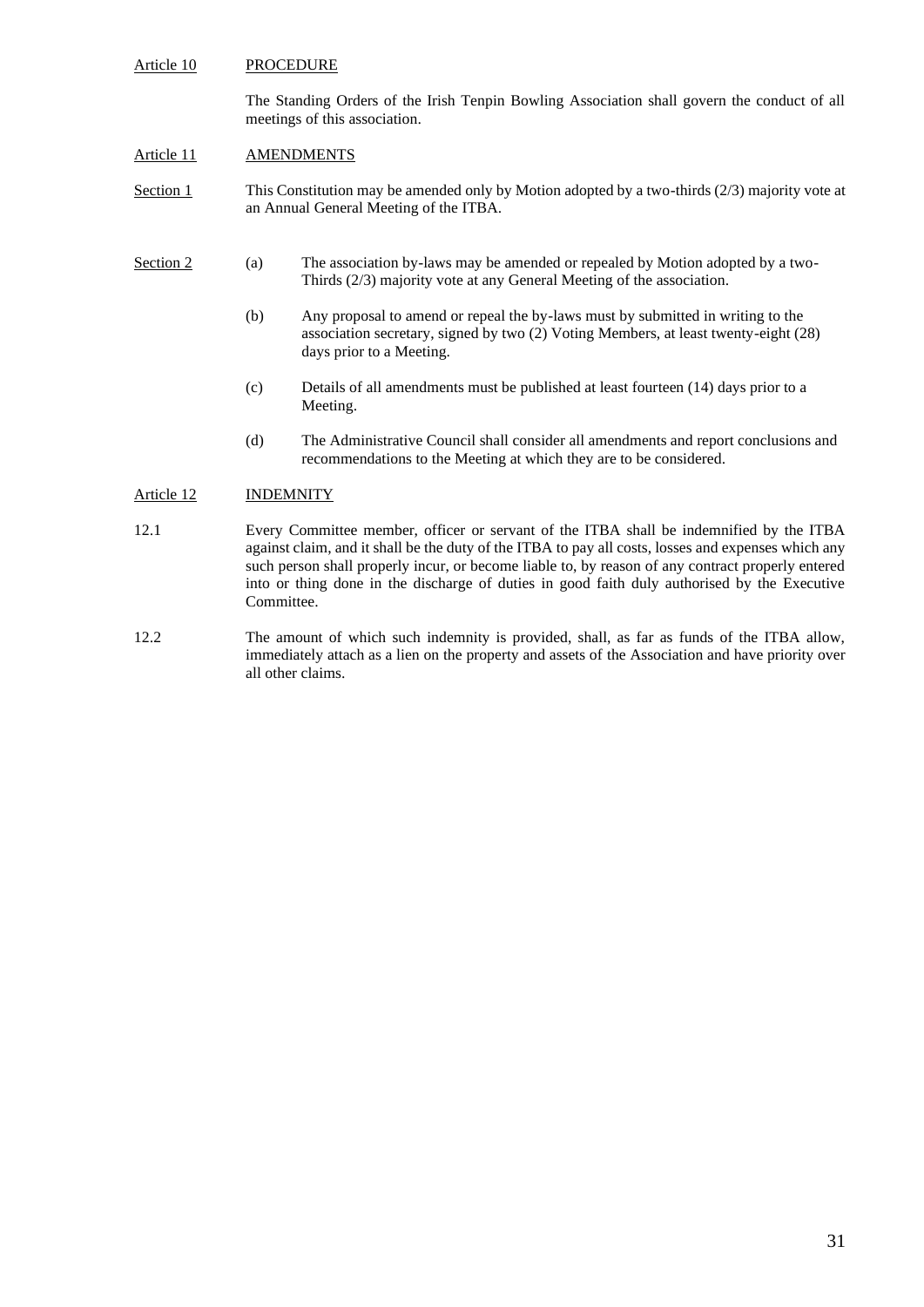#### APPENDIX C

#### STANDING ORDERS

#### Order 1 QUORUM

Where a quorum is specified for any meeting, such meeting shall be dissolved if the required quorum is not present within half an hour of the appointed time for the meeting to commence.

#### Order 2 ORDER OF BUSINESS

- (i) An Agenda shall be prepared by the chairman and the secretary, and, unless circulated beforehand, shall be read by the chairman at the opening of each meeting. Items thereon shall take precedence over all other business.
- (ii) A member may introduce other business for the consideration of the meeting after the business on the Agenda has been completed, but should produce same in writing, or give notice of the motion to be discussed at a further meeting.

#### Order 3 SUSPENSION OF STANDING ORDERS

- (i) In the event of any matter of urgency, the chairman may accept a motion for the suspension of Standing Orders, provided such option is not moved while any member is speaking on a Point of Order or during the act of Voting.
- (ii) The member moving such motion shall clearly state the nature and urgency of his business, the number(s) of the Standing Order(s) affected, and the length of time (not exceeding thirty minutes) he desires the suspension to last.
- (iii) Such a motion shall always require a seconder, shall be put simply to a vote without discussion, and may be passed by a simple majority of members present and voting.
- (iv) An extension may be allowed to the period of suspension at the discretion of the meeting.

#### Order 4 MINUTES

- (i) Minutes shall, as a minimum, contain the following information concerning the proceedings at meetings:
	- (a) All motions in the exact form as put by the chairman, irrespective of their fate;
	- (b) The names of the movers of such motions;
	- (c) The names of the seconders of such motions where applicable;
	- (d) The numbers of those voting for and against, and of those abstaining from voting on such motions;
	- (e) The chairman's ruling on matters of order;
	- (f) The date of the next meeting.
- (ii) At the discretion of the chairman and the secretary, an outline of discussion on questions before the meeting may also be included in the minutes.
- (iii) Unless circulated beforehand, the secretary shall read the minutes of the previous meeting. No motion or discussion shall be allowed on the minutes except in regard to their accuracy.
- (vi) Following confirmation of the minutes they shall be signed by the chairman, and the members may then ask questions in regard to matters arising there from. Such questions shall be allowed for purposes of information only, and no debate shall take place on the policy outlined in the minutes.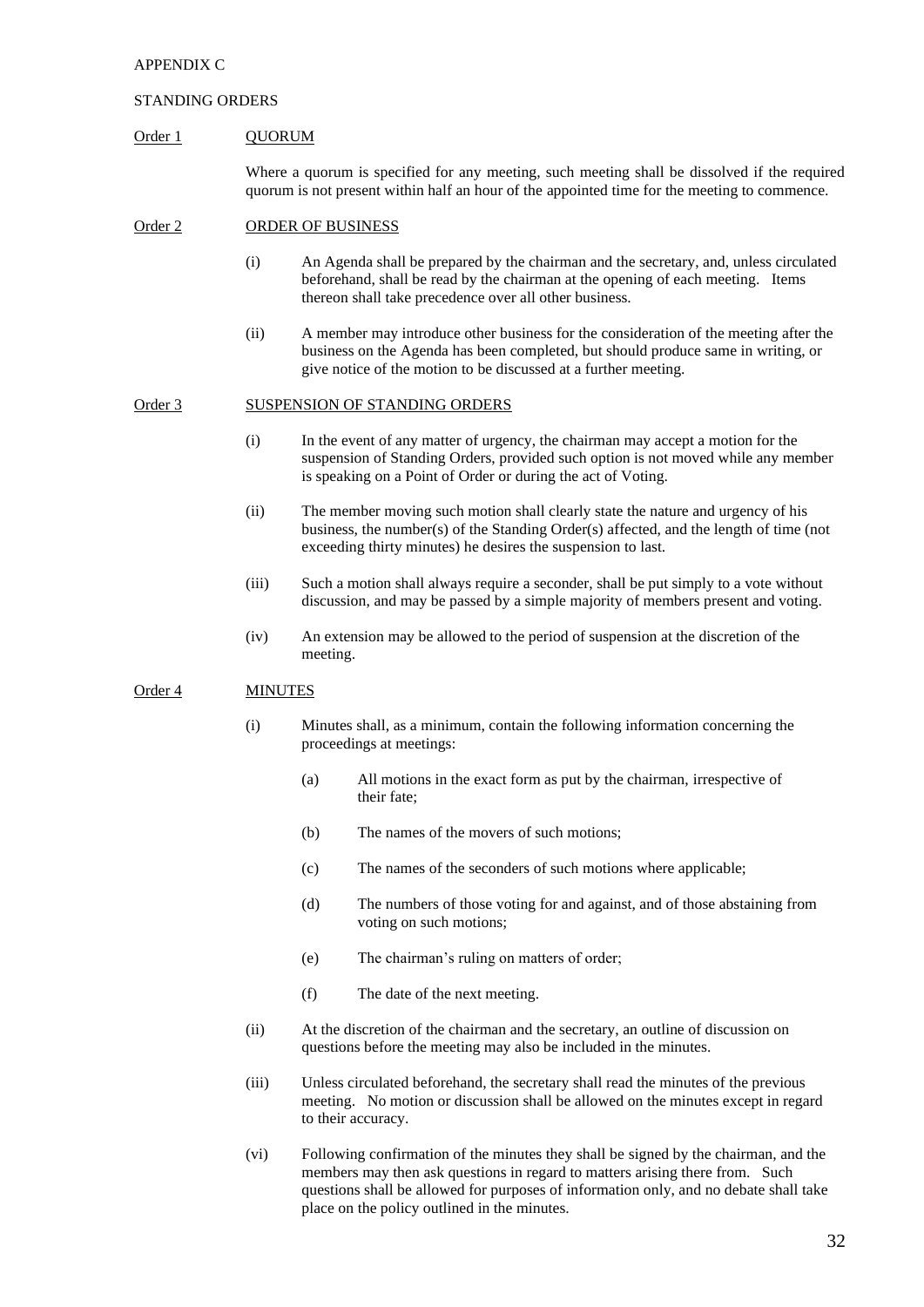#### Order 5 SELECTION OF SPEAKERS

- (i) At the beginning of debate on any question, the chairman shall ask all those who desire to speak to send their names up to him in writing. These names shall be entered on the chairman's list of speakers in the order in which they are handed in. The chairman shall periodically announce the names of the forthcoming speakers, and the order in which they are to be heard.
- (ii) No speaker shall commence speaking until called on by the chairman, except in the case of those rising on a Point of Order or a Point of Information.

#### Order 6 SPEECHES

- (i) Except in committee, a speaker shall be required to stand while he holds the floor, and shall address his remarks through the Chair only.
- (ii) The chairman shall have general responsibility for ensuring that discussion is conducted in an orderly manner and that speakers are not interrupted except as provided for in these Standing Orders.

(Note: The terms of this provision may be relaxed in committee at the chairman's discretion.)

- (iii) No member shall be allowed to speak more than once upon any question before the meeting, unless in committee, or on a Point of Order or a Point of Information, except the mover of the Original Motion. But if an amendment is moved, any member, even though he has spoken on the Original Motion, may speak again on the amendment.
- (iv) The mover of the Original Motion shall be allowed five (5) minutes to speak. All subsequent speakers shall be allowed three (3) minutes, including the mover of the Original Motion if exercising his right to reply.
- (v) A member wishing to raise a Point of Order or a Point of Information must first obtain the chairman's permission, and must rise immediately.
- (vi) A member may formally second a motion or an amendment and reserve his speech until later in the debate.
- (vii) The mover of a motion shall be entitled to make his speech first and conclude with the motion.

#### Order 7 INTERRUPTION

If any member interrupts another while addressing the meeting, or uses abusive or profane language, or causes disturbance at any meeting and refuses to obey the chairman when called to order, he shall be named by the chairman. He shall thereupon be expelled from the room and shall not be allowed to enter again until an apology satisfactory to the meeting is given.

#### Order 8 MOTIONS AND AMENDMENTS

- (i) The first proposition on any subject shall be known as the Original Motion and all succeeding propositions on that subject shall be called amendments.
- (ii) No motion or amendment shall be discussed unless and until it has been seconded, except in committee, seconder shall not be deemed essential.
- (iii) When not already on the Agenda, every motion or amendment must be moved and seconded by members actually present before they can be discussed, and, where possible, shall be set forth in writing.
- (vi) Only one motion or amendment may be before the meeting at any one time, and when an amendment is moved no further amendment shall be discussed until the first amendment is disposed of. Notice of further amendments must be given before the first amendment is put to a vote.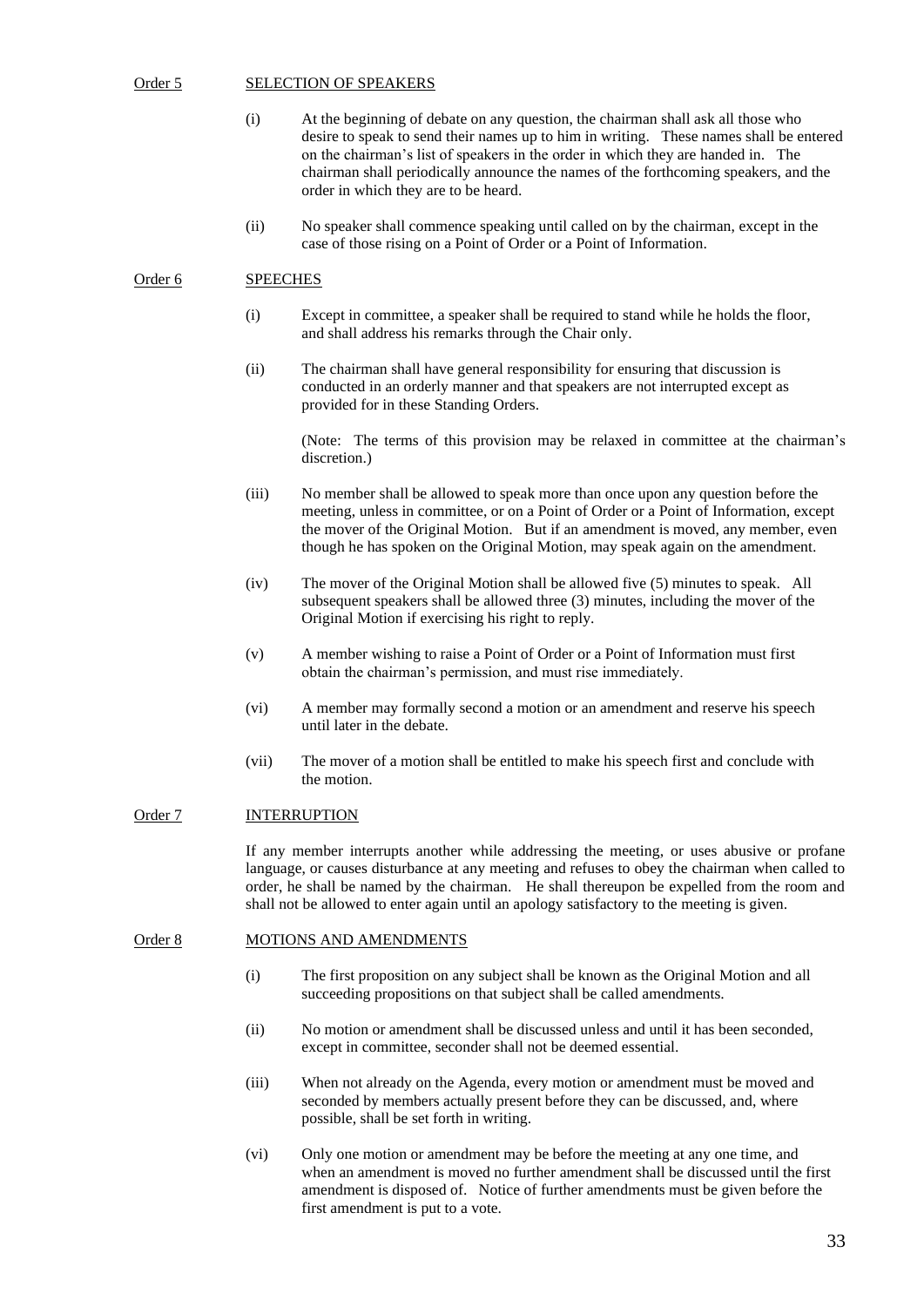#### Order 9 SUBSTANTIVE MOTIONS

(i) If an amendment is carried, it displaces the Original Motion and itself becomes the Substantive Motion, whereupon any further amendment relating to any portion of the Substantive Motion may be moved, provided it is consistent with the business and had not been covered by an amendment or motion which has previously been rejected.

#### Order 10 RIGHT OF REPLY

- (i) The mover of the Original Motion shall, if no amendment is moved, have the right to reply at the close of debate upon such motion.
- (ii) When an amendment is moved, the mover of the Original Motion shall be entitled to speak thereon in accordance with Standing Order 6 (ii) and 6 (iv), and may reply to the discussion at the close of debate on such amendment, but shall not introduce any new matter.
- (iii) The question shall be put to a vote immediately following the reply by the mover of the Original Motion, and under no circumstances shall any further discussion be allowed once the question has been put from the Chair.
- (iv) The mover of an amendment shall not be entitled to a reply.

#### Order 11 WITHDRAWALS OR ADDITIONS

No motion or amendment which has been accepted by the Chair shall be withdrawn without the unanimous consent of the meeting nor shall addendum or rider be added to such motion without similar consent. If any member dissents, the addendum must be proposed and seconded, and treated as an ordinary amendment.

#### Order 12 VOTING

- (i) Voting shall be by show of hands, unless a motion that a question be decided by a secret ballot is moved and carried or the Rules of the Association specify a secret ballot.
- (ii) A motion that a question be decided by secret ballot shall be carried if supported by a simple majority of the members present and voting.
- (iii) When a motion is to be decided by secret ballot, the chairman shall appoint members to act as scrutineers. These members shall distribute, collect and count the ballot papers. They shall inform the chairman of the result, and he shall announce it to the meeting.
- (iv) If a motion is not opposed, the chairman may declare it carried without a vote.
- (v) The chairman shall not vote on motions before the meeting except in the case of equality of votes for and against, in which case he shall be entitled to a deciding vote. If the chairman decides not to exercise his deciding vote the motion before the meeting shall be deemed "not carried".
- (vi) When a vote is taken in committee, the names of those voting for and against, and of those abstaining from voting, shall be stated in the minutes.

#### Order 13 PROCEDURAL MOTIONS

- (i) The following Procedural Motions may be moved in accordance with the conditions detailed elsewhere in these Standing Orders:
	- (a) that a question be now put;
	- (b) that a question be not put;
	- (c) that a meeting proceed to the next business;
	- (d) that a question be adjourned to a later time or meeting which shall be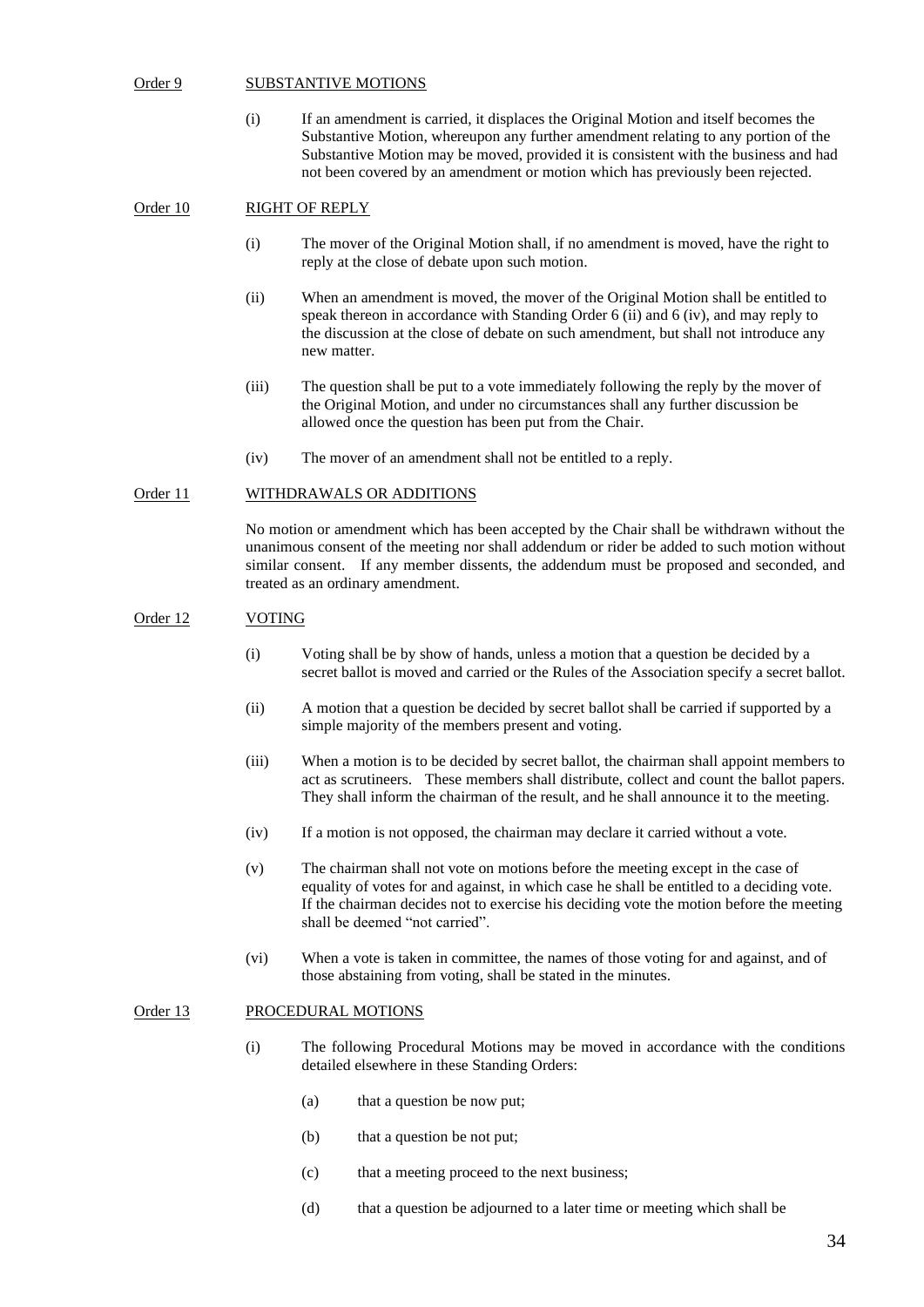specified;

- (e) that the meeting be adjourned for a period not longer than fifteen (15) minutes;
- (f) that a question be referred, or referred back, to the Executive Committee, the Administrative Council of a Local Bowling Association, or a specified sub-committee;
- (g) that the meeting has no confidence in the chairman;
- (h) that a ruling of the chairman is challenged.
- (ii) Procedural Motions may only be moved and seconded by a member who has not previously spoken at any time during the debate on the question concerned.
- (iii) No Procedural Motions may be moved while a member is speaking on a Point of Order or during the act of voting.
- (iv) The chairman may refuse to accept Procedural Motions of types (a), (b), (c) or (d) if one of similar effect and related to the same question has been defeated within the previous fifteen (15) minutes.
- (v) If a Procedural Motions of type (a) is carried, or one of type (b) is defeated, the mover of the Original Motion shall have a right to reply in accordance with the conditions of Standing Orders 6 (ii) and 6 (iv), following which the chairman shall put the question To a vote without further discussion.
- (vi) A Procedural Motion of type (b) may not be moved in committee, or while an amendment is under discussion.
- (vii) A member moving a Procedural Motion of type (d) or (e) must confine his remarks to the question of the adjournment, and must not discuss any other matter.
- (viii) When a Procedural Motion of type (d) is moved, the mover of the motion upon which the adjournment is moved shall be allowed the right of reply on the question of the adjournment, which reply shall not prejudice his right of reply on his own motion.
- (ix) Where discussion on a Procedural Motion is permitted under these Standing Orders, such discussion shall be limited to three (3) minutes from one speaker in favour of the motion, followed by one speaker against for a similar period, except when the mover of a motion exercises his right of reply.
- (x) If a Procedural Motion of type (g) or (h) is moved, the chairman shall vacate the Chair until the question is debated, a temporary chairman being elected by the meeting in the interim.
- (xi) If a Procedural Motion of type (g) is carried, the chairman shall not take the Chair for the remainder of the meeting. The members shall decide whether the temporary chairman shall continue in the Chair, or a new chairman shall be elected.
- (xii) If a Procedural Motion of type (h) is carried, the chairman shall resume his Chair, but shall give a ruling in accordance with the Procedural Motion.

#### Order 14 POINTS OF ORDER

- (i) A Point of Order shall relate only to the procedure adopted or to the conduct of the meeting and may be raised by a member rising "on a Point of Order".
- (ii) A Point of Order shall take precedence over all other business except the act of voting, unless it relates to the actual conduct of the vote.
- (iii) The chairman shall rule on all Points of Order.